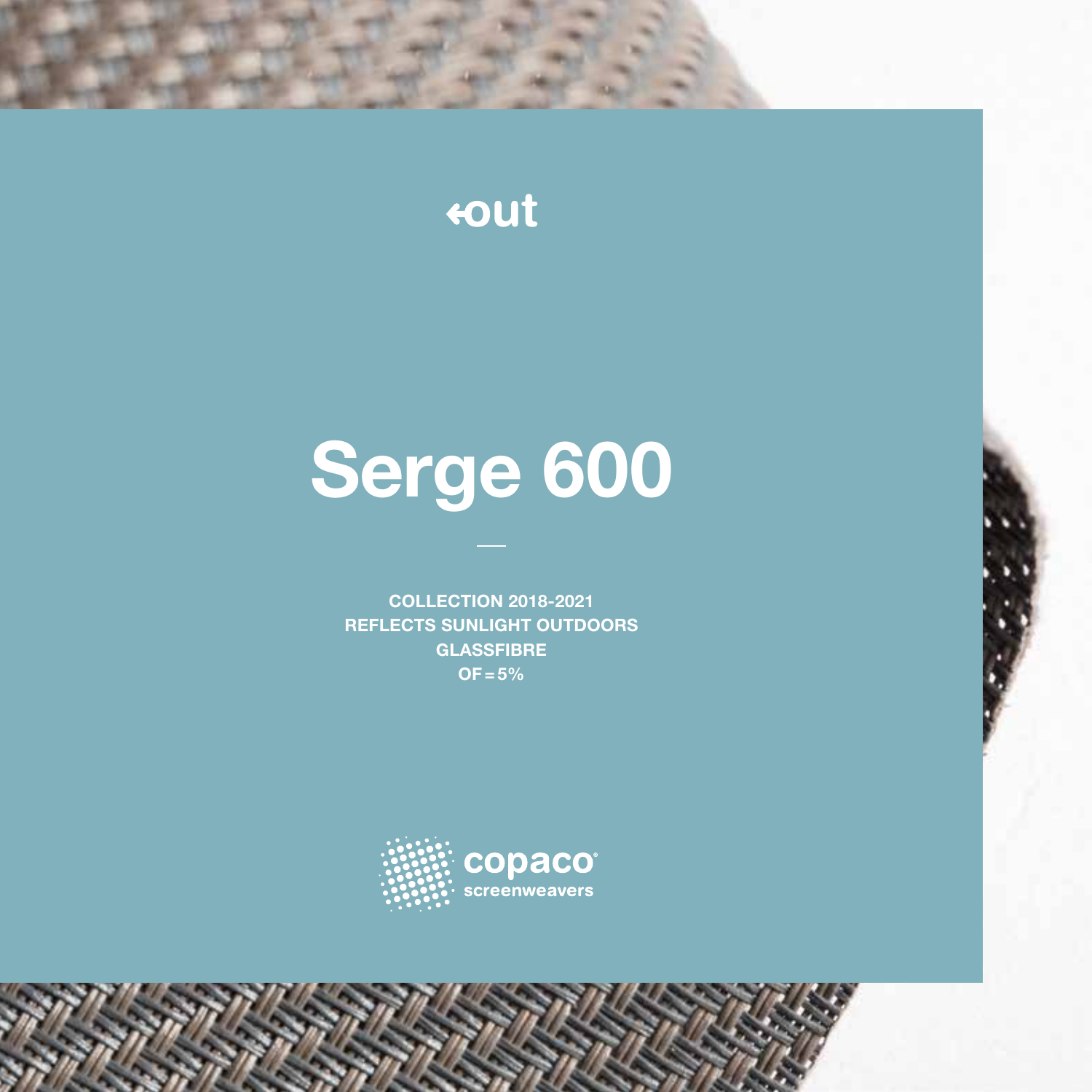Screens that reflect & absorb solar energy outside the house. Meet OUT.



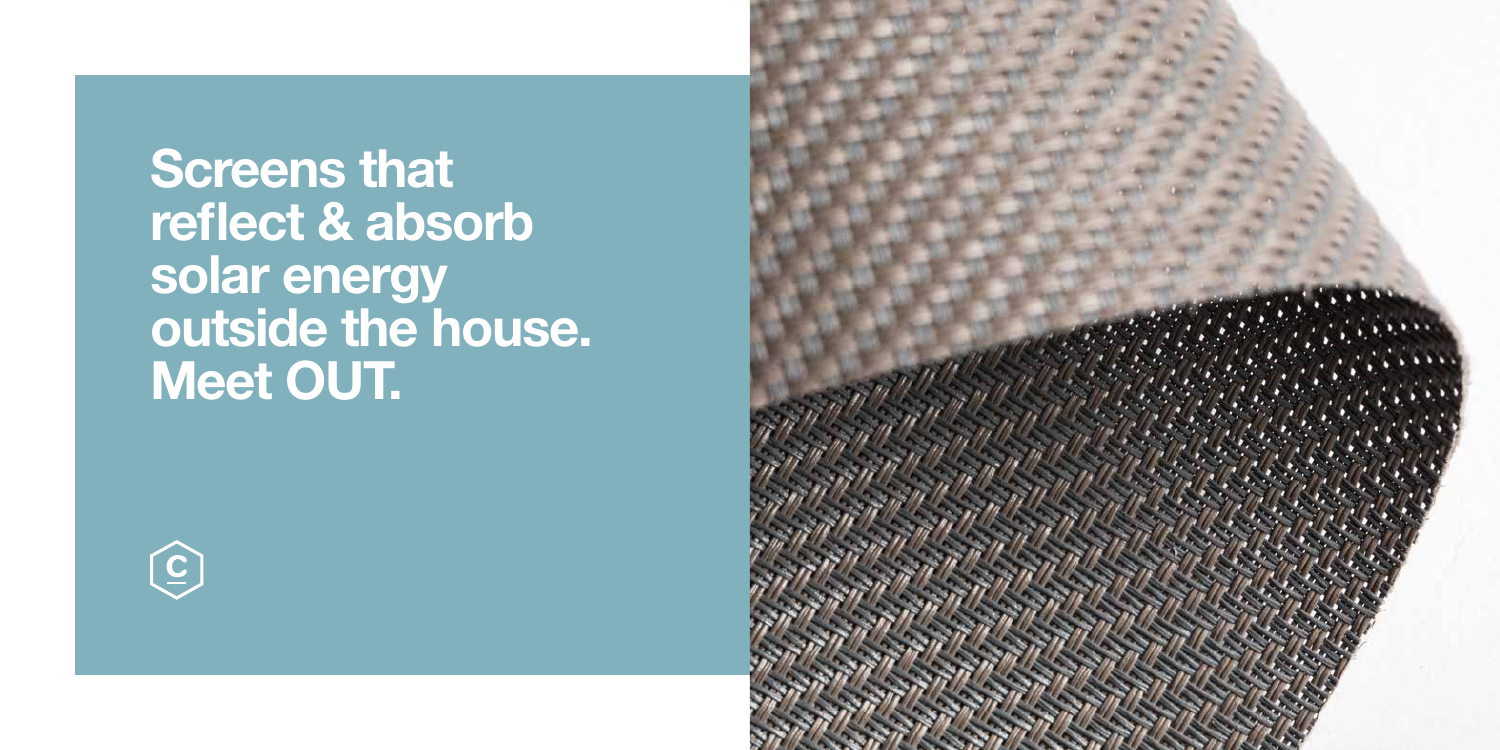

 $\Gamma$ 

### Technical specifications **Serge 600 010010** charcoal | charcoal



These properties are given as indicative and don't have any contractual value



 $\Box$ 

| <b>TECHNICAL SPECIFICATION</b>           |                                           | <b>UNITY</b>                        |                  | <b>STANDARD</b>                               | <b>RESULT</b>   |
|------------------------------------------|-------------------------------------------|-------------------------------------|------------------|-----------------------------------------------|-----------------|
| composition                              |                                           |                                     |                  | Glassfibre 42% - PVC 58%                      |                 |
| openness factor                          |                                           | $\frac{9}{6}$                       |                  | <b>NBN EN 410</b>                             | 5%              |
| weight                                   |                                           | q/m <sup>2</sup>                    |                  | <b>NF EN 12127</b>                            | 525             |
| thickness                                |                                           | mm                                  |                  | ISO 2286-3                                    | 0,74            |
| density                                  |                                           |                                     | warp             | ISO 7211/2                                    | $\overline{18}$ |
|                                          |                                           | yarn/cm                             | weft             |                                               | 14              |
| colour fastness to artificial light      |                                           |                                     |                  | ISO 105 B02                                   | >7              |
| colour fastness to artificial weathering |                                           |                                     |                  | ISO 105 B04                                   | >7              |
| tear strength                            | original                                  | daN                                 | warp             | ISO 4674-1 method 2                           | 8,5             |
|                                          |                                           |                                     | weft             |                                               | 7,5             |
| elongation up to break                   | original                                  | %                                   | warp             | ISO 1421                                      | 3,1             |
|                                          |                                           |                                     | weft             |                                               | 2,75            |
| breaking strength                        | original                                  | daN/5 cm                            | warp             | <b>ISO 1421</b>                               | 260             |
|                                          |                                           |                                     | weft             |                                               | 225             |
| elongation up to break                   | after colour fastness to artificial       | %                                   | warp             | <b>ISO 1421</b>                               | 3,5             |
|                                          | weathering                                |                                     | weft             |                                               | 2,8             |
| breaking strength                        | after colour fastness to artificial       | %                                   | warp             | ISO 1421                                      | 240             |
|                                          | weathering                                |                                     | weft             |                                               | 225             |
| elongation up to break                   | after colour fastness to artificial light | %                                   | warp             | ISO 1421                                      | 4               |
|                                          |                                           |                                     | weft             |                                               | 2,9             |
| breaking strength                        | after colour fastness to artificial light | daN/5 cm                            | warp             | ISO 1421                                      | 240             |
|                                          |                                           |                                     | weft             |                                               | 220             |
| tear strength                            | after climatic chamber -30°C              | daN                                 | warp             | ISO 4674-1 method 2                           | 7,8             |
|                                          |                                           |                                     | weft             |                                               | 7,5             |
| elongation up to break                   | after climatic chamber -30°C              | %                                   | warp             | ISO 1421                                      | 3               |
|                                          |                                           |                                     | weft             |                                               | 2,5             |
| breaking strength                        | after climatic chamber -30°C              | daN/5 cm                            | warp             | ISO 1421                                      | 225             |
|                                          |                                           |                                     | weft             |                                               | 200<br>8,2      |
| tear strength                            | after climatic chamber +70°C              | daN                                 | warp             | ISO 4674-1 method 2                           |                 |
|                                          |                                           |                                     | weft             |                                               | 7,2             |
| elongation up to break                   | after climatic chamber +70°C              | %                                   | warp<br>weft     | ISO 1421                                      | 2,85<br>2,5     |
|                                          |                                           |                                     | warp             |                                               | 180             |
| breaking strength                        | after climatic chamber +70°C              | daN/5 cm                            | weft             | ISO 1421                                      | 185             |
| air permeability                         |                                           | $l/m2$ .s                           |                  | <b>ISO 9237</b>                               | 580             |
|                                          | Europe                                    |                                     |                  | UNE-EN 13501-1:2007                           | $C-s3, d0$      |
|                                          | France                                    |                                     |                  | NF P92-503                                    | M1              |
|                                          | Italy                                     |                                     |                  | <b>UNI 9177</b>                               | Class 1         |
| fire classification                      | Germany                                   |                                     |                  | <b>DIN 4102</b>                               | <b>B1</b>       |
|                                          | UK                                        |                                     |                  | <b>BS 5867</b>                                | C               |
|                                          | <b>USA</b>                                |                                     |                  | <b>NFPA 701</b>                               | $\overline{FR}$ |
| roll length                              |                                           | 50 m / 30 m for all widths > 270 cm |                  |                                               |                 |
| cleaning                                 |                                           |                                     | with soapy water |                                               |                 |
| confection                               |                                           |                                     |                  | by heat, high frequency or ultrasonic welding |                 |
|                                          |                                           |                                     |                  |                                               |                 |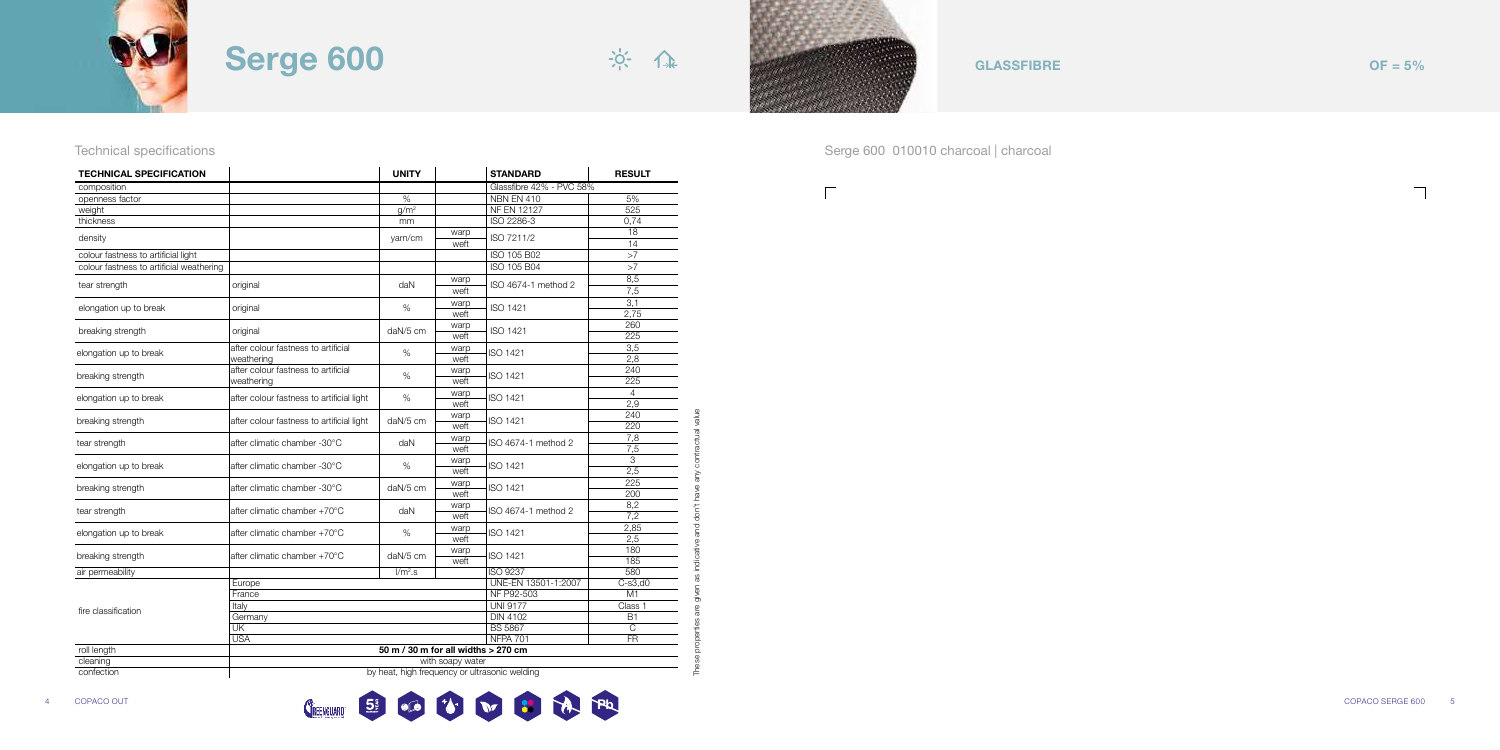### Colours & references







**Serge 600 002002 white | white** 



**Serge 600 008002 linen | white** 



Serge 600 008008 linen | linen



back front

**Serge 600 003002 sand | white** 

front back



Serge 600 003011 sand | bronze







Serge 600 007007 pearl grey | pearl grey front back





Serge 600 008007 linen | pearl grey

Serge 600 007082 pearl grey | white-sand



front back architects' selection A'

Serge 600 033001 oyster shell



**Serge 600 008003 linen | sand** 









Serge 600 002061 white | white-pearl grey



front back

Serge 600 007002 pearl grey | white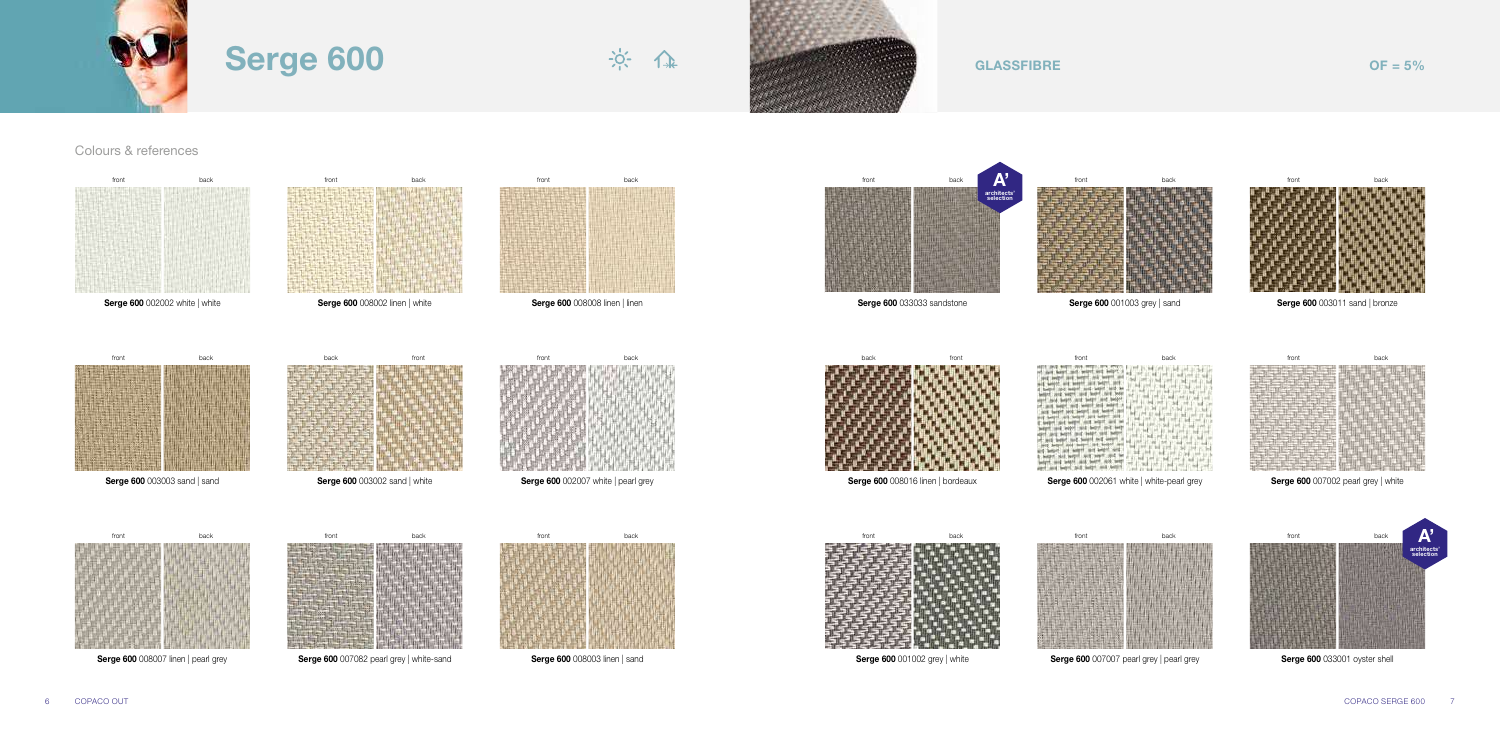





Serge 600 032032 wet sand

front back

Serge 600 001006 grey | yellow

Serge 600 001004 grey | gold





**Serge 600 033032 soft clay** 





**Serge 600 032031 duck egg** 





Serge 600 001005 grey | mandarin





Serge 600 001074 grey | yellow-green



Serge 600 001014 grey | turquoise



Serge 600 032040 mango

front back OUT in the jungle









front back

Serge 600 001012 grey | green



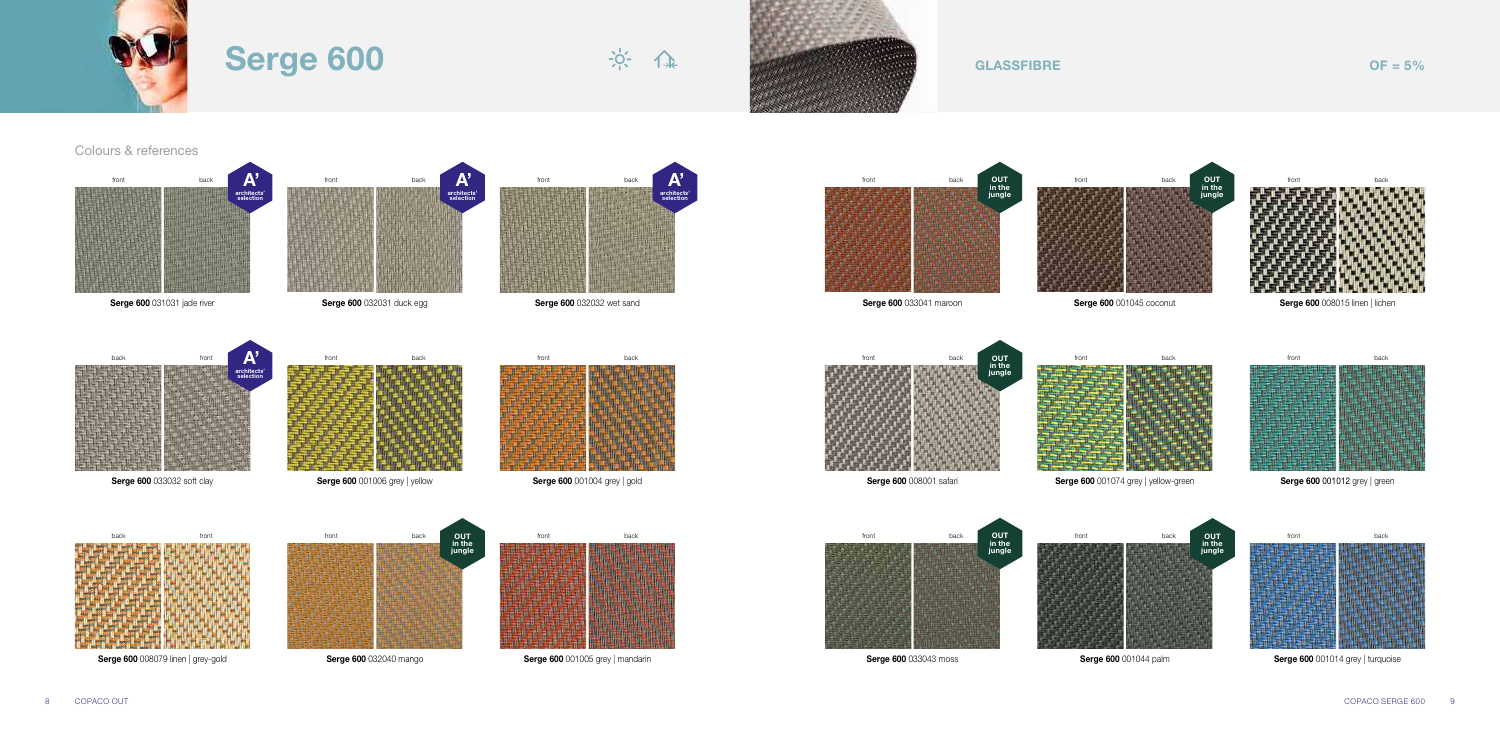### Colours & references





|                              |        |           |           | 30 m roll |           |           |           |           |
|------------------------------|--------|-----------|-----------|-----------|-----------|-----------|-----------|-----------|
| Serge 600                    |        | 160 cm    | m<br>190  | m<br>220  | m         | m<br>270  | m<br>320  | 350 cm    |
| colour                       | code   |           |           |           | 250       |           |           |           |
| grey / grey                  | 001001 | $\bullet$ | $\bullet$ | $\bullet$ | $\bullet$ | $\bullet$ | $\bullet$ | $\bullet$ |
| grey / white                 | 001002 |           |           |           | $\bullet$ | $\bullet$ | $\bullet$ | ٠         |
| grey / sand                  | 001003 |           |           |           | $\bullet$ |           | $\bullet$ |           |
| grey / gold                  | 001004 | ٠         |           | ٠         | ٠         |           | ٠         |           |
| grey / mandarin              | 001005 |           |           | ۰         | $\bullet$ |           | $\bullet$ |           |
| grey / yellow                | 001006 | $\bullet$ |           |           |           | $\bullet$ |           |           |
| grey / blue azure            | 001009 |           |           | $\bullet$ | $\bullet$ |           | $\bullet$ |           |
| grey / charcoal              | 001010 | $\bullet$ | $\bullet$ | $\bullet$ | $\bullet$ | $\bullet$ | $\bullet$ | $\bullet$ |
| grey / green                 | 001012 |           |           |           | $\bullet$ | $\bullet$ | $\bullet$ |           |
| grey / turquoise             | 001014 | $\bullet$ |           | $\bullet$ | $\bullet$ | $\bullet$ | $\bullet$ |           |
| shade                        | 001042 |           |           |           |           | $\bullet$ | $\bullet$ |           |
| palm                         | 001044 |           |           |           |           |           | $\bullet$ |           |
| coconut                      | 001045 |           |           |           |           | $\bullet$ | $\bullet$ |           |
| grey / white-pearl grey      | 001061 |           |           | $\bullet$ | $\bullet$ |           | $\bullet$ |           |
| grey / pearl grey-blue azure | 001070 |           |           | ۰         | $\bullet$ | $\bullet$ | ۰         |           |
| grey / yellow-green          | 001074 | $\bullet$ |           |           | $\bullet$ | $\bullet$ | $\bullet$ |           |
| lagoon                       | 001094 |           |           | $\bullet$ |           | $\bullet$ | $\bullet$ |           |
| white/white                  | 002002 |           |           |           | $\bullet$ |           | $\bullet$ | $\bullet$ |
| white/pearl grey             | 002007 |           |           | $\bullet$ | $\bullet$ | $\bullet$ | $\bullet$ |           |
| white/white-pearl grey       | 002061 |           |           |           | $\bullet$ | $\bullet$ | $\bullet$ |           |
| sand/white                   | 003002 |           |           |           | ٠         |           | $\bullet$ |           |
| sand/sand                    | 003003 |           |           |           |           |           |           |           |



Serge 600 001010 grey | charcoal



Serge 600 010010 charcoal | charcoal

Serge 600 010011 charcoal | bronze

Serge 600 001061 grey | white-pearl grey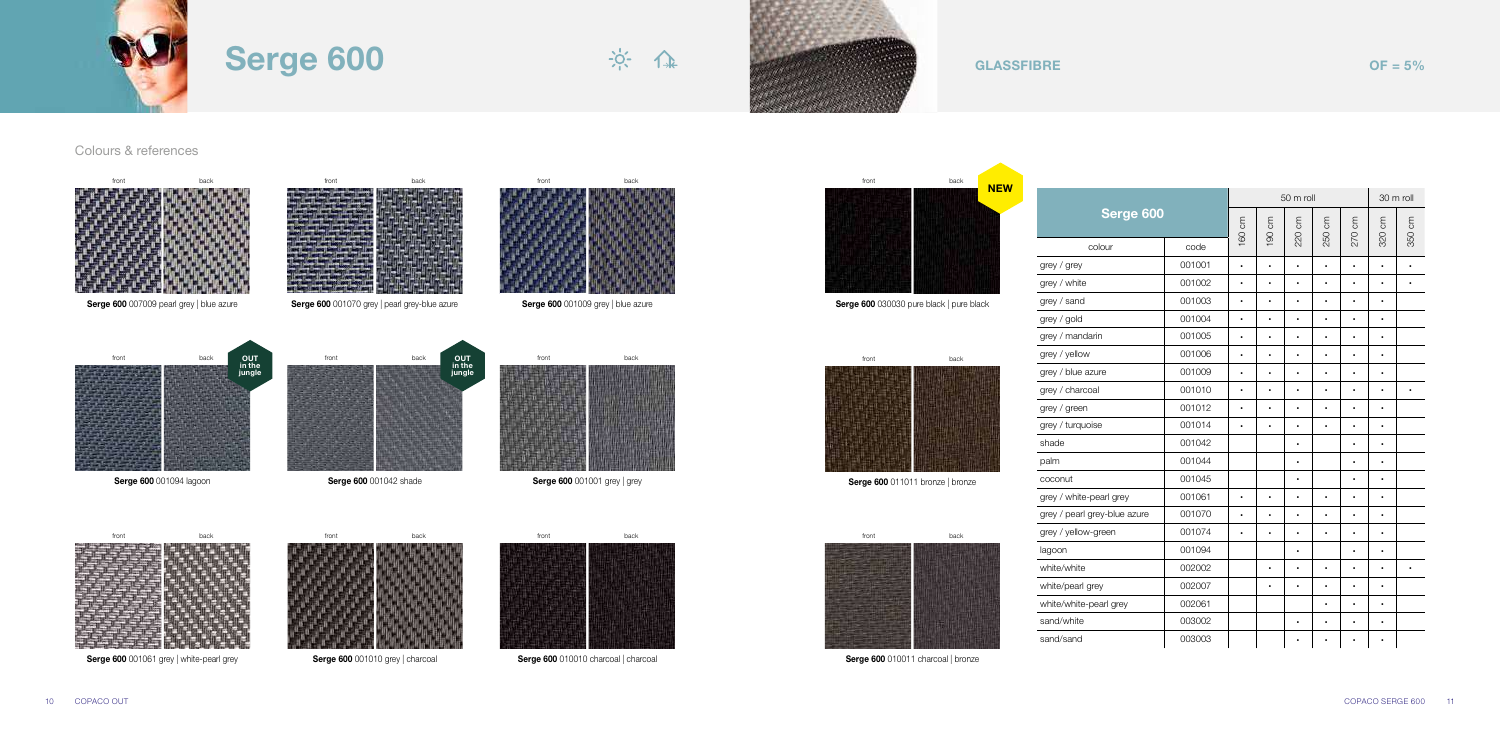



### Solar energetic properties

|                    | Serge 600                                               |       |      |               |                                         |                                         | <b>SOLAR ENERGETIC PROPERTIES</b>                        |                                                                                                |                                                                                   |                                                                                                           |                                                                                                           |                                                                                            |                                                                                                            |                                                                                                                  |                                                                                                             |                                     |                             |  |
|--------------------|---------------------------------------------------------|-------|------|---------------|-----------------------------------------|-----------------------------------------|----------------------------------------------------------|------------------------------------------------------------------------------------------------|-----------------------------------------------------------------------------------|-----------------------------------------------------------------------------------------------------------|-----------------------------------------------------------------------------------------------------------|--------------------------------------------------------------------------------------------|------------------------------------------------------------------------------------------------------------|------------------------------------------------------------------------------------------------------------------|-------------------------------------------------------------------------------------------------------------|-------------------------------------|-----------------------------|--|
|                    |                                                         |       |      |               |                                         |                                         |                                                          |                                                                                                | <b>FABRIC + GLAZING</b>                                                           |                                                                                                           |                                                                                                           |                                                                                            |                                                                                                            |                                                                                                                  | <b>VISUAL</b>                                                                                               |                                     |                             |  |
|                    | <b>European Standard EN 14501</b>                       |       |      |               |                                         | <b>FABRIC</b>                           |                                                          |                                                                                                |                                                                                   | <b>EXTERIOR</b>                                                                                           |                                                                                                           |                                                                                            |                                                                                                            | <b>INTERIOR</b>                                                                                                  |                                                                                                             |                                     | <b>PROPER-</b>              |  |
|                    | Calculation G-value according to EN 13363-1 version 7.0 |       |      |               |                                         |                                         |                                                          |                                                                                                |                                                                                   |                                                                                                           | $G$ -factor =<br>total solar energy transmittance                                                         |                                                                                            |                                                                                                            |                                                                                                                  |                                                                                                             |                                     | <b>TIES</b>                 |  |
| references colours |                                                         |       |      |               | వ్<br>Solar Absorptance<br>$\mathbf{I}$ | వ్<br>Solar Reflectance<br>$\mathbf{u}$ | ళ<br>Transmittance<br>Solar <sup>-</sup><br>$\mathbf{u}$ | 5,8<br>$\mathbf{u}$<br>っ<br>$\blacksquare$<br>0,85<br>ш<br>ఠ<br>$\blacksquare$<br>⋖<br>Glazing | 2,9<br>Ш<br>∍<br>$\blacksquare$<br>0,76<br>Ш<br>ఠ<br>$\mathbf{r}$<br>m<br>Glazing | 1,2<br>$\mathbf{u}$<br>っ<br>$\blacksquare$<br>0,59<br>$\mathbf{I}$<br>ఠ<br>$\blacksquare$<br>ပ<br>Glazing | ÷,<br>$\mathbf{u}$<br>っ<br>$\blacksquare$<br>0,32<br>$\mathbf{u}$<br>යි<br>$\blacksquare$<br>Ο<br>Glazing | 5,8<br>$\mathbf{u}$<br>∍<br>$\mathbf{r}$<br>0,85<br>$\mathbf{u}$<br>ఠ<br>٠<br>⋖<br>Glazing | 2,9<br>$\mathbf{u}$<br>∍<br>$\blacksquare$<br>0,76<br>$\mathbf{u}$<br>శ్<br>$\blacksquare$<br>m<br>Glazing | 1,2<br>$\mathbf{I}$<br>っ<br>$\blacksquare$<br>0,59<br>$\mathbf{u}$<br>යි<br>$\blacksquare$<br>$\circ$<br>Glazing | F<br>$\mathbf{H}$<br>∍<br>$\mathbf{r}$<br>0,32<br>$\mathbf{u}$<br>යි<br>$\mathbf{r}$<br>$\Omega$<br>Glazing | వ్<br>= Visible Light Transmittance | = UV Transmittance %<br>Γùν |  |
|                    |                                                         | front | back |               | 4                                       | å.                                      | ല്                                                       |                                                                                                |                                                                                   |                                                                                                           |                                                                                                           |                                                                                            |                                                                                                            |                                                                                                                  |                                                                                                             | ≧                                   |                             |  |
| 002002             | white   white                                           |       |      | front         | 13,2                                    | 65,9                                    | 21,0                                                     | 0,22                                                                                           | 0,20                                                                              | 0,15                                                                                                      | 0,10                                                                                                      | 0,36                                                                                       | 0,37                                                                                                       | 0,36                                                                                                             | 0,25                                                                                                        | 21.2                                | 4,3                         |  |
|                    |                                                         |       |      | back          | 12,7                                    | 66,3                                    | 21,0                                                     | 0,22                                                                                           | 0,19                                                                              | 0,15                                                                                                      | 0, 10                                                                                                     | 0,35                                                                                       | 0,37                                                                                                       | 0,36                                                                                                             | 0,25                                                                                                        | 21,2                                | 4,3                         |  |
| 008002             | linen   white                                           |       |      | front<br>back | 26,4<br>28,1                            | 58.2<br>56,4                            | 15,5<br>15,5                                             | 0.20<br>0,20                                                                                   | 0,17<br>0,17                                                                      | 0,13<br>0,13                                                                                              | 0,09<br>0,09                                                                                              | 0,39<br>0,40                                                                               | 0,41<br>0,42                                                                                               | 0,38<br>0,39                                                                                                     | 0.26<br>0,26                                                                                                | 13,7<br>13,7                        | 5,3<br>5,3                  |  |
|                    |                                                         |       |      | front         | 32,5                                    | 52,5                                    | 14,9                                                     | 0.21                                                                                           | 0.17                                                                              | 0,13                                                                                                      | 0,09                                                                                                      | 0,43                                                                                       | 0.43                                                                                                       | 0,40                                                                                                             | 0,26                                                                                                        | 12,9                                | 5,8                         |  |
| 008008             | linen   linen                                           |       |      | back          | 32,4                                    | 52,7                                    | 14,9                                                     | 0,20                                                                                           | 0,17                                                                              | 0,13                                                                                                      | 0,09                                                                                                      | 0,42                                                                                       | 0,43                                                                                                       | 0,40                                                                                                             | 0,26                                                                                                        | 12,9                                | 5,8                         |  |
|                    |                                                         |       |      | front         | 54,1                                    | 36,5                                    | 9,4                                                      | 0,20                                                                                           | 0,16                                                                              | 0,11                                                                                                      | 0,09                                                                                                      | 0,51                                                                                       | 0,51                                                                                                       | 0,45                                                                                                             | 0,28                                                                                                        | 7,7                                 | 4,9                         |  |
| 003003             | sand   sand                                             |       |      | back          | 53,6                                    | 37,0                                    | 9.4                                                      | 0,20                                                                                           | 0,16                                                                              | 0,11                                                                                                      | 0,08                                                                                                      | 0,51                                                                                       | 0.51                                                                                                       | 0,45                                                                                                             | 0,28                                                                                                        | 7,7                                 | 4,9                         |  |
|                    |                                                         |       |      | front         | 39,1                                    | 49,2                                    | 11.7                                                     | 0.19                                                                                           | 0.16                                                                              | 0,11                                                                                                      | 0,08                                                                                                      | 0,44                                                                                       | 0.45                                                                                                       | 0,41                                                                                                             | 0.27                                                                                                        | 10,2                                | 4,9                         |  |
| 003002             | sand   white                                            |       |      | back          | 43,6                                    | 44,6                                    | 11,7                                                     | 0,20                                                                                           | 0,17                                                                              | 0,12                                                                                                      | 0,09                                                                                                      | 0,47                                                                                       | 0,47                                                                                                       | 0,42                                                                                                             | 0,27                                                                                                        | 10,2                                | 4,9                         |  |
| 002007             | white   pearl                                           |       |      | front         | 40,9                                    | 47,6                                    | 11,5                                                     | 0,19                                                                                           | 0,16                                                                              | 0,11                                                                                                      | 0,08                                                                                                      | 0,45                                                                                       | 0,46                                                                                                       | 0,42                                                                                                             | 0,27                                                                                                        | 10,7                                | 6,0                         |  |
|                    | grey                                                    |       |      | back          | 33,2                                    | 55,3                                    | 11,5                                                     | 0,18                                                                                           | 0, 15                                                                             | 0,11                                                                                                      | 0,08                                                                                                      | 0,40                                                                                       | 0.42                                                                                                       | 0,39                                                                                                             | 0,26                                                                                                        | 10,7                                | 6,0                         |  |
| 008007             | linen   pearl                                           |       |      | front         | 45,7                                    | 43,5                                    | 10,8                                                     | 0,20                                                                                           | 0, 16                                                                             | 0,11                                                                                                      | 0,08                                                                                                      | 0,47                                                                                       | 0,48                                                                                                       | 0,43                                                                                                             | 0,27                                                                                                        | 9,1                                 | 5,0                         |  |
|                    | grey                                                    |       |      | back          | 42,1                                    | 47,1                                    | 10,8                                                     | 0,19                                                                                           | 0,16                                                                              | 0,11                                                                                                      | 0,08                                                                                                      | 0,45                                                                                       | 0,46                                                                                                       | 0,42                                                                                                             | 0,27                                                                                                        | 9,1                                 | 5,0                         |  |
| 007082             | pearl grey                                              |       |      | front         | 48,7                                    | 42,6                                    | 8,7                                                      | 0,18                                                                                           | 0,15                                                                              | 0,10                                                                                                      | 0,08                                                                                                      | 0,48                                                                                       | 0,48                                                                                                       | 0,43                                                                                                             | 0,27                                                                                                        | 7,8                                 | 6,1                         |  |
|                    | white-sand                                              | ticts |      | back          | 52,4                                    | 38,9                                    | 8,7                                                      | 0,19                                                                                           | 0,15                                                                              | 0,10                                                                                                      | 0,08                                                                                                      | 0,50                                                                                       | 0,50                                                                                                       | 0,44                                                                                                             | 0,27                                                                                                        | 7,8                                 | 6,1                         |  |
| 008003             | $linen$ sand                                            |       |      | front         | 49,3                                    | 43,9                                    | 6,8                                                      | 0,17                                                                                           | 0,13                                                                              | 0,09                                                                                                      | 0,07                                                                                                      | 0,46                                                                                       | 0,47                                                                                                       | 0,43                                                                                                             | 0,27                                                                                                        | 4,9                                 | 2,0                         |  |
|                    |                                                         |       |      | back          | 44,9                                    | 48,3                                    | 6.8                                                      | 0,16                                                                                           | 0,13                                                                              | 0,08                                                                                                      | 0,07                                                                                                      | 0.44                                                                                       | 0.45                                                                                                       | 0,41                                                                                                             | 0,27                                                                                                        | 4.9                                 | 2,0                         |  |

| maroon     | J33041 |  |                                                                                                                                                |  |
|------------|--------|--|------------------------------------------------------------------------------------------------------------------------------------------------|--|
|            |        |  | GLAZING A = clear single glazing 4 mm                                                                                                          |  |
| moss       | 033043 |  | $GLAZING B = clear$ double glazing $(4/12/4)$ , space filled with air                                                                          |  |
|            |        |  | GLAZING C = double glazing (4/16/4), with a low emissivity coating in position 3, space filled with argon                                      |  |
| COPACO OUT |        |  | $\vert$ GLAZING D = reflective double glazing (4/16/4), with a low emissivity coating in position 2, space filled with argon $\vert$ Gv = 0,32 |  |

|                         |        |           |           |                               |           | 30 m roll            |                      |                 |  |
|-------------------------|--------|-----------|-----------|-------------------------------|-----------|----------------------|----------------------|-----------------|--|
| Serge 600               |        | 160 cm    | 190 cm    | $\mathop{\mathsf{cm}}$<br>220 | m<br>250  | $\epsilon$<br>270    | $\epsilon$<br>320    | $\rm cm$<br>350 |  |
| colour                  | code   |           |           |                               |           |                      |                      |                 |  |
| sand / bronze           | 003011 |           |           | $\bullet$                     | $\bullet$ | $\bullet$            | $\bullet$            |                 |  |
| pearl grey / white      | 007002 |           |           |                               | $\bullet$ | $\bullet$            | $\bullet$            |                 |  |
| pearl grey / pearl grey | 007007 |           | $\bullet$ | $\bullet$                     | $\bullet$ | $\bullet$            | $\bullet$            | ٠               |  |
| pearl grey / blue azure | 007009 |           |           | $\bullet$                     | $\bullet$ | $\bullet$            | $\bullet$            |                 |  |
| pearl grey / white-sand | 007082 |           |           |                               | $\bullet$ | $\cdot$              | $\ddot{\phantom{0}}$ |                 |  |
| linen/white             | 008002 |           | $\bullet$ | $\bullet$                     | $\bullet$ | $\bullet$            | $\bullet$            |                 |  |
| linen / sand            | 008003 |           |           |                               | $\bullet$ | $\bullet$            |                      |                 |  |
| linen / pearl grey      | 008007 |           |           |                               | $\bullet$ | $\bullet$            |                      |                 |  |
| linen/linen             | 008008 |           | $\bullet$ | $\bullet$                     | $\bullet$ | $\bullet$            | $\bullet$            |                 |  |
| linen / lichen          | 008015 |           |           |                               | $\bullet$ | $\bullet$            |                      |                 |  |
| linen / bordeaux        | 008016 |           |           |                               | $\bullet$ | $\ddot{\phantom{0}}$ |                      |                 |  |
| linen / grey-gold       | 008079 |           |           |                               | $\bullet$ | $\bullet$            |                      |                 |  |
| safari                  | 008001 |           |           | $\bullet$                     |           | $\bullet$            | $\bullet$            |                 |  |
| charcoal / charcoal     | 010010 | $\bullet$ | $\bullet$ | $\bullet$                     | $\bullet$ | $\bullet$            | $\bullet$            | $\bullet$       |  |
| pure black / pure black | 010010 |           |           |                               |           | $\bullet$            |                      |                 |  |
| charcoal / bronze       | 010011 |           | $\bullet$ | $\bullet$                     | $\bullet$ | $\bullet$            | $\bullet$            |                 |  |
| bronze / bronze         | 011011 |           | $\bullet$ | $\bullet$                     | $\bullet$ | $\bullet$            |                      |                 |  |
| jade river              | 031031 |           |           | $\bullet$                     |           | $\bullet$            |                      |                 |  |
| duck egg                | 032031 |           |           | $\bullet$                     |           | $\bullet$            | $\bullet$            |                 |  |
| wet sand                | 032032 |           |           | $\bullet$                     |           | $\bullet$            | $\bullet$            |                 |  |
| mango                   | 032040 |           |           | $\bullet$                     |           | $\bullet$            | $\bullet$            |                 |  |
| oyster shell            | 033001 |           |           | $\bullet$                     |           | $\bullet$            | $\bullet$            |                 |  |
| soft clay               | 033032 |           |           | $\bullet$                     |           | $\bullet$            | $\bullet$            |                 |  |
| sandstone               | 033033 |           |           | $\bullet$                     |           | $\bullet$            | $\bullet$            |                 |  |
| maroon                  |        |           | $\bullet$ |                               | $\bullet$ | $\ddot{\phantom{0}}$ |                      |                 |  |
| moss                    |        |           | ٠         |                               | ٠         |                      |                      |                 |  |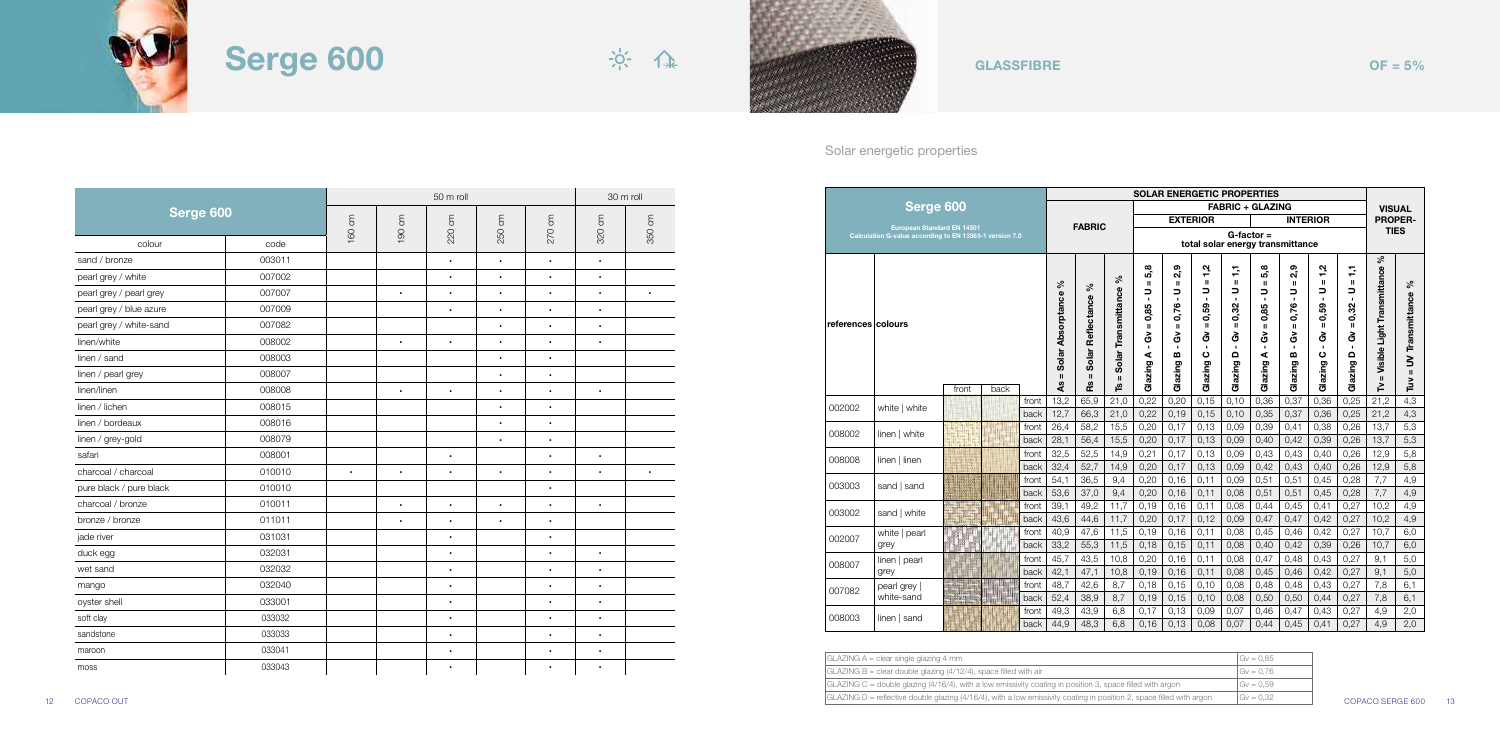|            | $GLAZING A = clear single glazing 4 mm$                                                                                                        |                  |
|------------|------------------------------------------------------------------------------------------------------------------------------------------------|------------------|
|            | $GLAZING B = clear double glazing (4/12/4), space filled with air$                                                                             |                  |
|            | $GLAZING C =$ double glazing (4/16/4), with a low emissivity coating in position 3, space filled with argon                                    |                  |
| COPACO OUT | $\vert$ GLAZING D = reflective double glazing (4/16/4), with a low emissivity coating in position 2, space filled with argon $\vert$ Gv = 0,32 | COPACO SERGE 600 |





| GLAZING A = clear single glazing 4 mm                                                                                  | $ Gv = 0.85$ |
|------------------------------------------------------------------------------------------------------------------------|--------------|
| $GLAZING B = clear$ double glazing (4/12/4), space filled with air                                                     | $Gv = 0.76$  |
| $GLAZING C =$ double glazing (4/16/4), with a low emissivity coating in position 3, space filled with argon            | $ Gv = 0.59$ |
| $GLAZING D$ = reflective double glazing (4/16/4), with a low emissivity coating in position 2, space filled with argon | $ Gv = 0.32$ |

### Solar energetic properties Solar energetic properties Solar energetic properties Solar energetic properties

|                    | Serge 600                                            |       |      |       |                                               | <b>SOLAR ENERGETIC PROPERTIES</b><br><b>FABRIC + GLAZING</b> |                                                                  |                                                                                                 |                                                                                                 |                                                                                                                   |                                                                                                        |                                                                                                                               |                                                                                         |                                                                                                 |                                                                                                    |                                                        |                                            |
|--------------------|------------------------------------------------------|-------|------|-------|-----------------------------------------------|--------------------------------------------------------------|------------------------------------------------------------------|-------------------------------------------------------------------------------------------------|-------------------------------------------------------------------------------------------------|-------------------------------------------------------------------------------------------------------------------|--------------------------------------------------------------------------------------------------------|-------------------------------------------------------------------------------------------------------------------------------|-----------------------------------------------------------------------------------------|-------------------------------------------------------------------------------------------------|----------------------------------------------------------------------------------------------------|--------------------------------------------------------|--------------------------------------------|
|                    |                                                      |       |      |       |                                               |                                                              |                                                                  |                                                                                                 |                                                                                                 |                                                                                                                   |                                                                                                        |                                                                                                                               |                                                                                         |                                                                                                 |                                                                                                    |                                                        | <b>VISUAL</b>                              |
|                    | <b>European Standard EN 14501</b>                    |       |      |       |                                               | <b>FABRIC</b>                                                |                                                                  |                                                                                                 | <b>EXTERIOR</b>                                                                                 |                                                                                                                   |                                                                                                        |                                                                                                                               |                                                                                         | <b>INTERIOR</b>                                                                                 |                                                                                                    | <b>PROPER-</b>                                         |                                            |
|                    | Calculation G-value according to EN 13363-1+A1: 2007 |       |      |       |                                               |                                                              |                                                                  |                                                                                                 |                                                                                                 |                                                                                                                   | total solar energy transmittance                                                                       | $G$ -factor =                                                                                                                 |                                                                                         |                                                                                                 |                                                                                                    |                                                        | <b>TIES</b>                                |
| references colours |                                                      | front | back |       | వ్<br>Solar Absorptance<br>$\mathbf{u}$<br>٩s | వ<br>Solar Reflectance<br>$\mathbf{u}$<br>œ.                 | వ్<br>Transmittance<br>Solar <sup>-</sup><br>$\mathbf{u}$<br>مِّ | 5,8<br>$\mathbf{u}$<br>∍<br>$\blacksquare$<br>0,85<br>ш<br>යි<br>$\blacksquare$<br>⋖<br>Glazing | 2,9<br>ш<br>∍<br>$\blacksquare$<br>0,76<br>$\mathbf{u}$<br>శ్<br>$\blacksquare$<br>m<br>Glazing | $\ddot{a}$<br>$\mathbf{u}$<br>っ<br>$\blacksquare$<br>0,59<br>$\mathbf{u}$<br>යි<br>$\blacksquare$<br>ပ<br>Glazing | ÷<br>$\mathbf{u}$<br>∍<br>$\mathbf{r}$<br>0,32<br>$\mathbf{u}$<br>යි<br>$\blacksquare$<br>۵<br>Glazing | 5,8<br>$\mathbf{u}$<br>っ<br>$\blacksquare$<br>0,85<br>$\mathbf{u}$<br>යි<br>$\blacksquare$<br>$\blacktriangleleft$<br>Glazing | 2,9<br>$\mathbf{u}$<br>っ<br>$\blacksquare$<br>0,76<br>$\mathbf{u}$<br>ఠ<br>m<br>Glazing | $\ddot{a}$<br>$\mathbf{u}$<br>っ<br>$\blacksquare$<br>0,59<br>$\mathbf{u}$<br>යි<br>ပ<br>Glazing | 두<br>$\mathbf{u}$<br>$\Rightarrow$<br>$\blacksquare$<br>0,32<br>$\mathbf{u}$<br>යි<br>۵<br>Glazing | వ్<br>Visible Light Transmittance<br>$\mathbf{u}$<br>È | వ<br>UV Transmittance<br>$\mathbf{H}$<br>È |
|                    |                                                      |       |      | front | 70,4                                          | 22,5                                                         | 7,1                                                              | 0.21                                                                                            | 0.17                                                                                            | 0,11                                                                                                              | 0,09                                                                                                   | 0.59                                                                                                                          | 0.58                                                                                    | 0.50                                                                                            | 0.29                                                                                               | 6.6                                                    | 6,2                                        |
| 032031             | duck egg                                             |       |      | back  | 67,6                                          | 25,3                                                         | 7,1                                                              | 0,21                                                                                            | 0, 16                                                                                           | 0,11                                                                                                              | 0,09                                                                                                   | 0.57                                                                                                                          | 0,57                                                                                    | 0,49                                                                                            | 0.29                                                                                               | 6,6                                                    | 6,2                                        |
|                    |                                                      |       |      | front | 63,8                                          | 27,9                                                         | 8,3                                                              | 0,21                                                                                            | 0,17                                                                                            | 0,11                                                                                                              | 0,09                                                                                                   | 0,56                                                                                                                          | 0,56                                                                                    | 0,48                                                                                            | 0,28                                                                                               | 7,4                                                    | 6,9                                        |
| 032032             | wet sand                                             |       |      | back  | 63,8                                          | 27,9                                                         | 8,3                                                              | 0,21                                                                                            | 0,17                                                                                            | 0,11                                                                                                              | 0.09                                                                                                   | 0,56                                                                                                                          | 0,56                                                                                    | 0,48                                                                                            | 0,28                                                                                               | 7,4                                                    | 6,9                                        |
| 033032             | soft clay                                            |       |      | front | 67,5                                          | 24,7                                                         | 7,8                                                              | 0,21                                                                                            | 0,17                                                                                            | 0,11                                                                                                              | 0,09                                                                                                   | 0,58                                                                                                                          | 0,57                                                                                    | 0,49                                                                                            | 0,29                                                                                               | 7,3                                                    | 7,0                                        |
|                    |                                                      |       |      | back  | 69.7                                          | 22,5                                                         | 7,8                                                              | 0,22                                                                                            | 0,17                                                                                            | 0,11                                                                                                              | 0,09                                                                                                   | 0,59                                                                                                                          | 0.58                                                                                    | 0,50                                                                                            | 0.29                                                                                               | 7,3                                                    | 7,0                                        |
| 001006             | grey   yellow                                        |       |      | front | 64,6                                          | 29,0                                                         | 6,4                                                              | 0,20                                                                                            | 0, 15                                                                                           | 0,10                                                                                                              | 0,08                                                                                                   | 0,55                                                                                                                          | 0,55                                                                                    | 0,47                                                                                            | 0,28                                                                                               | 6,2                                                    | 4,4                                        |
|                    |                                                      |       |      | back  | 71,4                                          | 22,2                                                         | 6.4                                                              | 0.21                                                                                            | 0.16                                                                                            | 0.11                                                                                                              | 0.09                                                                                                   | 0.59                                                                                                                          | 0.58                                                                                    | 0.50                                                                                            | 0.29                                                                                               | 6.2                                                    | 4,4                                        |
| 001004             | grey   gold                                          |       |      | front | 65,5                                          | 29,5                                                         | 4,9                                                              | 0,18                                                                                            | 0,14                                                                                            | 0,09                                                                                                              | 0,08                                                                                                   | 0,55                                                                                                                          | 0,55                                                                                    | 0,47                                                                                            | 0,28                                                                                               | 4,3                                                    | 3,7                                        |
|                    |                                                      |       |      | back  | 72,3                                          | 22,8                                                         | 4,9                                                              | 0,20                                                                                            | 0, 15                                                                                           | 0,10                                                                                                              | 0,08                                                                                                   | 0,59                                                                                                                          | 0,58                                                                                    | 0.49                                                                                            | 0.29                                                                                               | 4,3                                                    | 3,7                                        |
| 008079             | linen   grey-gold                                    |       |      | front | 50,0                                          | 38,8                                                         | 11,2                                                             | 0,21                                                                                            | 0,17                                                                                            | 0, 12                                                                                                             | 0,09                                                                                                   | 0,50                                                                                                                          | 0,50                                                                                    | 0,44                                                                                            | 0,27                                                                                               | 9,1                                                    | 6,6                                        |
|                    |                                                      |       |      | back  | 45,6                                          | 43,2                                                         | 11,2                                                             | 0,20                                                                                            | 0, 16                                                                                           | 0,11                                                                                                              | 0,09                                                                                                   | 0,48                                                                                                                          | 0,48                                                                                    | 0,43                                                                                            | 0,27                                                                                               | 9,1                                                    | 6,6                                        |
| 032040             | mango                                                |       |      | front | 56,8                                          | 34,2                                                         | 9,0                                                              | 0,20                                                                                            | 0,16                                                                                            | 0,11                                                                                                              | 0,09                                                                                                   | 0,52                                                                                                                          | 0,52                                                                                    | 0,46                                                                                            | 0,28                                                                                               | 6,8                                                    | 5,9                                        |
|                    |                                                      |       |      | back  | 59,6                                          | 31,4                                                         | 9,0                                                              | 0,20                                                                                            | 0, 16                                                                                           | 0,11                                                                                                              | 0,09                                                                                                   | 0,52                                                                                                                          | 0,52                                                                                    | 0,46                                                                                            | 0,28                                                                                               | 6,8                                                    | 5,9                                        |
| 001005             | grey                                                 |       |      | front | 65,6                                          | 27,7                                                         | 6,8                                                              | 0,20                                                                                            | 0,16                                                                                            | 0,10                                                                                                              | 0,08                                                                                                   | 0,56                                                                                                                          | 0,56                                                                                    | 0,48                                                                                            | 0,28                                                                                               | 5,7                                                    | 5,1                                        |
|                    | mandarine                                            |       |      | back  | 71,5                                          | 21,7                                                         | 6,8                                                              | 0,21                                                                                            | 0,17                                                                                            | 0,11                                                                                                              | 0,09                                                                                                   | 0,59                                                                                                                          | 0,59                                                                                    | 0,50                                                                                            | 0,29                                                                                               | 5,7                                                    | 5,1                                        |
| 033041             | maroon                                               |       |      | front | 66,5                                          | 25,9                                                         | 7,6                                                              | 0,21<br>0.21                                                                                    | 0,17<br>0.17                                                                                    | 0,11<br>0.11                                                                                                      | 0,09<br>0.09                                                                                           | 0,57                                                                                                                          | 0,57                                                                                    | 0,48<br>0.48                                                                                    | 0,29<br>0.29                                                                                       | 6,4<br>6.4                                             | 6,2                                        |
|                    |                                                      |       |      | back  | 69,6                                          | 22,8                                                         | 7,6                                                              |                                                                                                 |                                                                                                 |                                                                                                                   |                                                                                                        | 0,57                                                                                                                          | 0,57                                                                                    |                                                                                                 |                                                                                                    |                                                        | 6,2                                        |

|                    |                            |                                                         |       | <b>SOLAR ENERGETIC PROPERTIES</b>                 |                                                       |                                                 |                                                                                                          |                                                                                                          |                                                                                                                 |                                                                                              |                                                                                                           |                                                                                                           |                                                                                                           |                                                                                                               |                                                        |                                             |
|--------------------|----------------------------|---------------------------------------------------------|-------|---------------------------------------------------|-------------------------------------------------------|-------------------------------------------------|----------------------------------------------------------------------------------------------------------|----------------------------------------------------------------------------------------------------------|-----------------------------------------------------------------------------------------------------------------|----------------------------------------------------------------------------------------------|-----------------------------------------------------------------------------------------------------------|-----------------------------------------------------------------------------------------------------------|-----------------------------------------------------------------------------------------------------------|---------------------------------------------------------------------------------------------------------------|--------------------------------------------------------|---------------------------------------------|
|                    | Serge 600                  |                                                         |       |                                                   |                                                       |                                                 |                                                                                                          |                                                                                                          |                                                                                                                 | <b>FABRIC + GLAZING</b>                                                                      |                                                                                                           |                                                                                                           |                                                                                                           |                                                                                                               | <b>VISUAL</b>                                          |                                             |
|                    |                            |                                                         |       |                                                   | <b>FABRIC</b>                                         |                                                 |                                                                                                          | <b>EXTERIOR</b>                                                                                          |                                                                                                                 |                                                                                              |                                                                                                           | <b>INTERIOR</b>                                                                                           |                                                                                                           |                                                                                                               | <b>PROPER-</b>                                         |                                             |
|                    | European Standard EN 14501 | Calculation G-value according to EN 13363-1 version 7.0 |       |                                                   |                                                       |                                                 |                                                                                                          |                                                                                                          |                                                                                                                 | total solar energy transmittance                                                             | $G$ -factor =                                                                                             |                                                                                                           |                                                                                                           |                                                                                                               | <b>TIES</b>                                            |                                             |
| references colours |                            | front<br>back                                           |       | వ్<br>Solar Absorptance<br>$\mathbf{u}$<br>S<br>∢ | వ్<br>Reflectance<br>Solar<br>$\mathbf{u}$<br>S)<br>œ | వ్<br>Solar Transmittance<br>$\mathbf{I}$<br>مِ | 5,8<br>$\mathbf{u}$<br>っ<br>$\mathbf{r}$<br>0,85<br>$\mathbf{u}$<br>යි<br>$\blacksquare$<br>⋖<br>Glazing | 2,9<br>$\mathbf{u}$<br>コ<br>$\mathbf{r}$<br>0,76<br>$\mathbf{u}$<br>යි<br>$\blacksquare$<br>m<br>Glazing | $\ddot{a}$<br>$\mathbf{u}$<br>∍<br>$\blacksquare$<br>0,59<br>$\mathbf{u}$<br>යි<br>$\mathbf{r}$<br>ပ<br>Glazing | ÷<br>$\mathbf{u}$<br>⊃<br>$\blacksquare$<br>0,32<br>Ш<br>ఠ<br>$\blacksquare$<br>Δ<br>Glazing | 5,8<br>$\mathbf{u}$<br>コ<br>$\blacksquare$<br>0,85<br>$\mathbf{u}$<br>ఠ<br>$\blacksquare$<br>⋖<br>Glazing | 2,9<br>$\mathbf{u}$<br>っ<br>$\blacksquare$<br>0,76<br>$\mathbf{u}$<br>ఠ<br>$\blacksquare$<br>m<br>Glazing | 5,<br>$\mathbf{I}$<br>っ<br>$\blacksquare$<br>0,59<br>$\mathbf{u}$<br>යි<br>$\blacksquare$<br>ပ<br>Glazing | ÷<br>$\mathbf{u}$<br>∍<br>$\blacksquare$<br>0,32<br>$\mathbf{u}$<br>යි<br>$\mathbf{r}$<br>$\Omega$<br>Glazing | వ్<br>Visible Light Transmittance<br>$\mathbf{u}$<br>≧ | వ్<br>UV Transmittance<br>$\mathbf{I}$<br>Ě |
| 033033             | sandstone                  |                                                         | front | 72,4                                              | 20,5                                                  | 7,1                                             | 0,22                                                                                                     | 0,17                                                                                                     | 0,11                                                                                                            | 0,09                                                                                         | 0,60                                                                                                      | 0,59                                                                                                      | 0,50                                                                                                      | 0,29                                                                                                          | 6,8                                                    | 6,6                                         |
|                    |                            |                                                         | back  | 72,5                                              | 20,4                                                  | 7,1                                             | 0,22                                                                                                     | 0,17                                                                                                     | 0.11                                                                                                            | 0,09                                                                                         | 0,60                                                                                                      | 0,59                                                                                                      | 0.50                                                                                                      | 0,29                                                                                                          | 6,8                                                    | 6,6                                         |
| 001003             | grey   sand                |                                                         | front | 68,8                                              | 26,5                                                  | 4,7                                             | 0,19                                                                                                     | 0, 15                                                                                                    | 0,09                                                                                                            | 0,08                                                                                         | 0,56                                                                                                      | 0,56                                                                                                      | 0,48                                                                                                      | 0,29                                                                                                          | 4,5                                                    | 3,9                                         |
|                    |                            |                                                         | back  | 73,8                                              | 21,5                                                  | 4,7                                             | 0,20                                                                                                     | 0,15                                                                                                     | 0,10                                                                                                            | 0,08                                                                                         | 0,59                                                                                                      | 0,59                                                                                                      | 0,50                                                                                                      | 0,29                                                                                                          | 4,5                                                    | 3,9                                         |
| 003011             | sand   bronze              |                                                         | front | 73,2                                              | 21,1                                                  | 5,7                                             | 0,21                                                                                                     | 0,16                                                                                                     | 0,10                                                                                                            | 0,09                                                                                         | 0.60                                                                                                      | 0,59                                                                                                      | 0,50                                                                                                      | 0,29                                                                                                          | 5,0                                                    | 4,0                                         |
|                    |                            |                                                         | back  | 66,3                                              | 28,0                                                  | 5,7                                             | 0,19                                                                                                     | 0,15                                                                                                     | 0,10                                                                                                            | 0,08                                                                                         | 0,56                                                                                                      | 0,55                                                                                                      | 0,48                                                                                                      | 0,28                                                                                                          | 5,0                                                    | 4,0                                         |
| 008016             | linen   bordeaux           |                                                         | front | 63,4                                              | 26,1                                                  | 10,5                                            | 0,23                                                                                                     | 0,19                                                                                                     | 0,13                                                                                                            | 0.01                                                                                         | 0,57                                                                                                      | 0,57                                                                                                      | 0.48                                                                                                      | 0,29                                                                                                          | 8,4                                                    | 4,2                                         |
|                    |                            |                                                         | back  | 54,3                                              | 35,3                                                  | 10,5                                            | 0,21                                                                                                     | 0,17                                                                                                     | 0,12                                                                                                            | 0,09                                                                                         | 0,52                                                                                                      | 0.52                                                                                                      | 0,45                                                                                                      | 0,28                                                                                                          | 8,4                                                    | 4,2                                         |
| 002061             | white I                    | September                                               | front | 27,7                                              | 59,8                                                  | 12,4                                            | 0,17                                                                                                     | 0, 15                                                                                                    | 0,11                                                                                                            | 0,08                                                                                         | 0,38                                                                                                      | 0,40                                                                                                      | 0,38                                                                                                      | 0,26                                                                                                          | 11,6                                                   | 3,4                                         |
|                    | white-pearl grey           | 191814                                                  | back  | 23,4                                              | 64,2                                                  | 12,4                                            | 0,16                                                                                                     | 0,14                                                                                                     | 0,10                                                                                                            | 0,07                                                                                         | 0,35                                                                                                      | 0,37                                                                                                      | 0,36                                                                                                      | 0,25                                                                                                          | 11,6                                                   | 3,4                                         |
| 007002             | pearl grey                 |                                                         | front | 37,4                                              | 50,9                                                  | 11,7                                            | 0,19                                                                                                     | 0,16                                                                                                     | 0,11                                                                                                            | 0,08                                                                                         | 0,43                                                                                                      | 0,44                                                                                                      | 0,40                                                                                                      | 0,26                                                                                                          | 9,9                                                    | 5,4                                         |
|                    | white                      |                                                         | back  | 41,4                                              | 46,9                                                  | 11,7                                            | 0,19                                                                                                     | 0,16                                                                                                     | 0,11                                                                                                            | 0,08                                                                                         | 0,45                                                                                                      | 0,46                                                                                                      | 0,42                                                                                                      | 0,27                                                                                                          | 9,9                                                    | 5,4                                         |
| 001002             | grey   white               |                                                         | front | 56,2                                              | 37,2                                                  | 6,7                                             | 0,18                                                                                                     | 0,14                                                                                                     | 0.09                                                                                                            | 0,08                                                                                         | 0,50                                                                                                      | 0,51                                                                                                      | 0,45                                                                                                      | 0,28                                                                                                          | 6.6                                                    | 5,5                                         |
|                    |                            |                                                         | back  | 66,4                                              | 26.9                                                  | 6,7                                             | 0,20                                                                                                     | 0,16                                                                                                     | 0,10                                                                                                            | 0,08                                                                                         | 0,56                                                                                                      | 0,56                                                                                                      | 0,48                                                                                                      | 0,28                                                                                                          | 6,6                                                    | 5,5                                         |
| 007007             | pearl grey                 |                                                         | front | 51,7                                              | 38,3                                                  | 10,1                                            | 0,20                                                                                                     | 0,16                                                                                                     | 0,11                                                                                                            | 0,09                                                                                         | 0,50                                                                                                      | 0,50                                                                                                      | 0,44                                                                                                      | 0,27                                                                                                          | 8,4                                                    | 6,0                                         |
|                    | pearl grey                 |                                                         | back  | 50,5                                              | 39,4                                                  | 10,1                                            | 0,20                                                                                                     | 0,16                                                                                                     | 0,11                                                                                                            | 0,09                                                                                         | 0,50                                                                                                      | 0,50                                                                                                      | 0.44                                                                                                      | 0,27                                                                                                          | 8.4                                                    | 6,0                                         |
| 033001             | oyster shell               |                                                         | front | 74,7                                              | 17,0                                                  | 8,3                                             | 0,23                                                                                                     | 0,19                                                                                                     | 0,12                                                                                                            | 0,10                                                                                         | 0.62                                                                                                      | 0,61                                                                                                      | 0,51                                                                                                      | 0,29                                                                                                          | 8,0                                                    | 7,9                                         |
|                    |                            |                                                         | back  | 73,3                                              | 18,4                                                  | 8,3                                             | 0,23                                                                                                     | 0,18                                                                                                     | 0,12                                                                                                            | 0.10                                                                                         | 0.62                                                                                                      | 0,60                                                                                                      | 0,51                                                                                                      | 0,29                                                                                                          | 8,0                                                    | 7,9                                         |
| 031031             | jade river                 |                                                         | front | 75,0                                              | 17,9                                                  | 7,1                                             | 0,22                                                                                                     | 0,18                                                                                                     | 0,11                                                                                                            | 0,09                                                                                         | 0,62                                                                                                      | 0,61                                                                                                      | 0,51                                                                                                      | 0,29                                                                                                          | 7,0                                                    | 6,8                                         |
|                    |                            | back                                                    |       |                                                   | 17,9                                                  | 7,1                                             | 0,22                                                                                                     | 0,18                                                                                                     | 0,11                                                                                                            | 0,09                                                                                         | 0,62                                                                                                      | 0,61                                                                                                      | 0,51                                                                                                      | 0,29                                                                                                          | 7,0                                                    | 6,8                                         |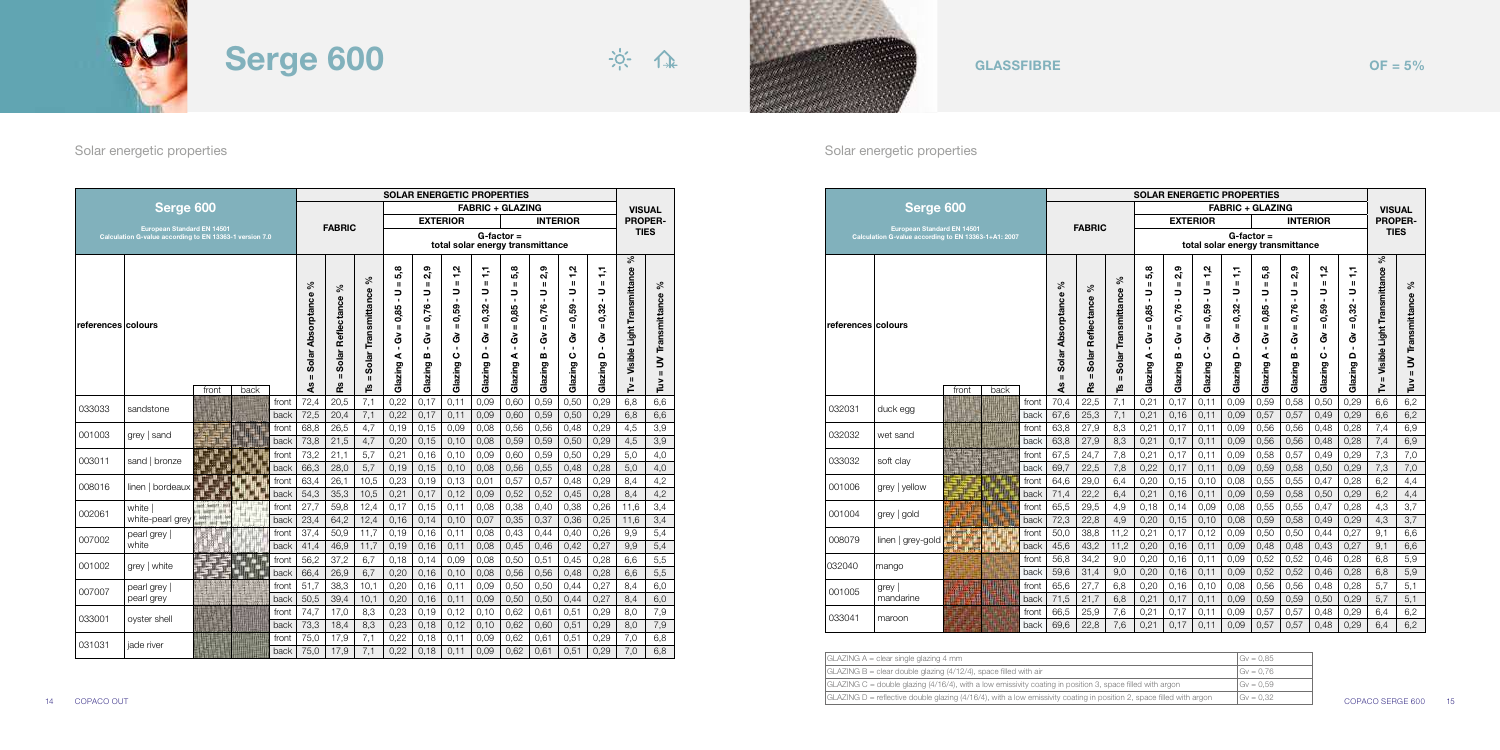|                    |                                         |                                                      | <b>SOLAR ENERGETIC PROPERTIES</b><br><b>FABRIC + GLAZING</b> |                                               |                                                  |                                                                                          |                                                                                                                                |                                                                                                                             |                                                                                             |                                                                                                            |                                                                                                |                                                                                          |                                                                                                                 |                                                        |                                             |  |
|--------------------|-----------------------------------------|------------------------------------------------------|--------------------------------------------------------------|-----------------------------------------------|--------------------------------------------------|------------------------------------------------------------------------------------------|--------------------------------------------------------------------------------------------------------------------------------|-----------------------------------------------------------------------------------------------------------------------------|---------------------------------------------------------------------------------------------|------------------------------------------------------------------------------------------------------------|------------------------------------------------------------------------------------------------|------------------------------------------------------------------------------------------|-----------------------------------------------------------------------------------------------------------------|--------------------------------------------------------|---------------------------------------------|--|
|                    | Serge 600                               |                                                      |                                                              |                                               |                                                  |                                                                                          |                                                                                                                                |                                                                                                                             |                                                                                             |                                                                                                            |                                                                                                | <b>INTERIOR</b>                                                                          |                                                                                                                 | <b>PROPER-</b>                                         | <b>VISUAL</b>                               |  |
|                    | <b>European Standard EN 14501</b>       | Calculation G-value according to EN 13363-1+A1: 2007 |                                                              | <b>FABRIC</b>                                 |                                                  |                                                                                          |                                                                                                                                | <b>EXTERIOR</b><br>total solar energy transmittance                                                                         |                                                                                             | $G$ -factor =                                                                                              |                                                                                                |                                                                                          |                                                                                                                 |                                                        | <b>TIES</b>                                 |  |
| references colours |                                         | back<br>front                                        | వి<br>Absorptance<br>Solar<br>Ш<br>٩ŝ                        | న్<br>Solar Reflectance<br>$\mathbf{u}$<br>Ρŝ | వ్<br>Solar Transmittance<br>$\mathbf{u}$<br>ဖို | 5,8<br>$\mathbf{u}$<br>₹<br>0.85<br>$\mathbf{u}$<br>යි<br>$\blacksquare$<br>⋖<br>Glazing | თ<br>$\tilde{\mathbf{a}}$<br>$\mathbf{u}$<br>∍<br>$\blacksquare$<br>0,76<br>$\mathbf{u}$<br>යි<br>$\mathbf{I}$<br>m<br>Glazing | $\ddot{a}$<br>$\mathbf{u}$<br>っ<br>$\blacksquare$<br>0,59<br>$\mathbf{u}$<br>යි<br>$\blacksquare$<br>$\mathbf c$<br>Glazing | ÷<br>$\mathbf{u}$<br>っ<br>$\mathbf{r}$<br>0,32<br>Ш<br>යි<br>$\blacksquare$<br>Δ<br>Glazing | 5,8<br>$\mathbf{u}$<br>っ<br>$\blacksquare$<br>0,85<br>$\mathbf{H}$<br>යි<br>$\blacksquare$<br>⋖<br>Glazing | 2,9<br>ш<br>コ<br>$\blacksquare$<br>0,76<br>$\mathbf{u}$<br>ఠ<br>$\blacksquare$<br>m<br>Glazing | 1,2<br>$\mathbf{u}$<br>₹<br>0,59<br>$\mathbf{u}$<br>යි<br>$\blacksquare$<br>ပ<br>Glazing | F<br>$\mathbf{u}$<br>∍<br>$\blacksquare$<br>0,32<br>$\mathbf{u}$<br>යි<br>$\blacksquare$<br>$\Omega$<br>Glazing | వ్<br>Visible Light Transmittance<br>$\mathbf{u}$<br>≧ | వ్<br>UV Transmittance<br>$\mathbf{u}$<br>È |  |
| 001009             | grey   blue                             | front                                                | 76.0                                                         | 18,4                                          | 5,6                                              | 0,21                                                                                     | 0,16                                                                                                                           | 0,10                                                                                                                        | 0,09                                                                                        | 0,61                                                                                                       | 0,60                                                                                           | 0,51                                                                                     | 0.29                                                                                                            | 4,7                                                    | 4,6                                         |  |
|                    | azure                                   | back                                                 | 77,6                                                         | 16,8                                          | 5.6                                              | 0.22                                                                                     | 0.17                                                                                                                           | 0.11                                                                                                                        | 0,09                                                                                        | 0.62                                                                                                       | 0.61                                                                                           | 0.51                                                                                     | 0.29                                                                                                            | 4.7                                                    | 4,6                                         |  |
| 001094             | lagoon                                  | front                                                | 78.0                                                         | 15.2                                          | 6,8                                              | 0.23                                                                                     | 0,18                                                                                                                           | 0.11                                                                                                                        | 0.09                                                                                        | 0.63                                                                                                       | 0.62                                                                                           | 0.52                                                                                     | 0.30                                                                                                            | 6.6                                                    | 6,5                                         |  |
|                    |                                         | back                                                 | 77,4                                                         | 15.8                                          | 6.8                                              | 0.23                                                                                     | 0,18                                                                                                                           | 0.11                                                                                                                        | 0.09                                                                                        | 0.63                                                                                                       | 0.62                                                                                           | 052                                                                                      | 0.30                                                                                                            | 6,6                                                    | 6,5                                         |  |
| 001042             | shade                                   | front                                                | 75.8                                                         | 16.7                                          | 7,5                                              | 0.23                                                                                     | 0,18                                                                                                                           | 0.12                                                                                                                        | 0.10                                                                                        | 0.62                                                                                                       | 0.61                                                                                           | 0,51                                                                                     | 0.29                                                                                                            | 7,4                                                    | 7,2                                         |  |
|                    |                                         | back<br>front                                        | 76.0<br>81.3                                                 | 16.5<br>15.1                                  | 7,5<br>3.5                                       | 0,23<br>0.20                                                                             | 0,18<br>0,16                                                                                                                   | 0.12<br>0.10                                                                                                                | 0,10<br>0.08                                                                                | 0.62<br>0.63                                                                                               | 0,61<br>0.62                                                                                   | 0.51<br>0.52                                                                             | 0.29<br>0.30                                                                                                    | 7,4<br>3.6                                             | 7,2<br>3,5                                  |  |
| 001001             | grey   grey                             | back                                                 | 81.4                                                         | 15,1                                          | 3,5                                              | 0,20                                                                                     | 0, 16                                                                                                                          | 0,10                                                                                                                        | 0,08                                                                                        | 0,63                                                                                                       | 0,62                                                                                           | 0,50                                                                                     | 0,30                                                                                                            | 3,6                                                    | 3,5                                         |  |
|                    | grey                                    | front                                                | 63.0                                                         | 33,2                                          | 3.9                                              | 0,17                                                                                     | 0,13                                                                                                                           | 0.08                                                                                                                        | 0,07                                                                                        | 0.52                                                                                                       | 0.53                                                                                           | 0,46                                                                                     | 0.28                                                                                                            | 3,6                                                    | 3,0                                         |  |
| 001061             | white-pearl grey                        | back                                                 | 70.9                                                         | 25,2                                          | 3,9                                              | 0,19                                                                                     | 0,14                                                                                                                           | 0.09                                                                                                                        | 0,08                                                                                        | 0,57                                                                                                       | 0,57                                                                                           | 0,49                                                                                     | 0.29                                                                                                            | 3,6                                                    | 3,0                                         |  |
|                    |                                         | front                                                | 86.5                                                         | 9,9                                           | 3.6                                              | 0,22                                                                                     | 0,16                                                                                                                           | 0.10                                                                                                                        | 0,09                                                                                        | 0.66                                                                                                       | 0.64                                                                                           | 0,54                                                                                     | 0.30                                                                                                            | 3.6                                                    | 3,4                                         |  |
| 001010             | grey   charcoal                         | back                                                 | 83.8                                                         | 12,6                                          | 3,6                                              | 0,21                                                                                     | 0, 16                                                                                                                          | 0.10                                                                                                                        | 0,08                                                                                        | 0,64                                                                                                       | 0,63                                                                                           | 0,53                                                                                     | 0,30                                                                                                            | 3,6                                                    | 3,4                                         |  |
|                    | charcoal                                | front                                                | 91.4                                                         | 5,0                                           | 3,6                                              | 0,23                                                                                     | 0,17                                                                                                                           | 0.10                                                                                                                        | 0,09                                                                                        | 0.69                                                                                                       | 0.67                                                                                           | 0,55                                                                                     | 0.30                                                                                                            | 3,6                                                    | 3,6                                         |  |
| 010010             | charcoal                                | back                                                 | 91.6                                                         | 4,8                                           | 3,6                                              | 0,23                                                                                     | 0,17                                                                                                                           | 0.10                                                                                                                        | 0,09                                                                                        | 0.69                                                                                                       | 0,67                                                                                           | 0,55                                                                                     | 0,30                                                                                                            | 3,6                                                    | 3,6                                         |  |
| 030030             | pure black                              | front                                                | 90.4                                                         | 3,7                                           | 5,9                                              | 0,18                                                                                     | 0,14                                                                                                                           | 0,09                                                                                                                        | 0.07                                                                                        | 0,64                                                                                                       | 0,64                                                                                           | 0,54                                                                                     | 0,30                                                                                                            | 5,9                                                    | 5,9                                         |  |
|                    | pure black                              | back                                                 | 90,4                                                         | 3,7                                           | 5,9                                              | 0,18                                                                                     | 0,14                                                                                                                           | 0,09                                                                                                                        | 0,07                                                                                        | 0,64                                                                                                       | 0,64                                                                                           | 0,54                                                                                     | 0,30                                                                                                            | 5,9                                                    | 5,9                                         |  |
| 011011             | bronze   bronze                         | front                                                | 88,0                                                         | 8,1                                           | 3,9                                              | 0,22                                                                                     | 0,17                                                                                                                           | 0,10                                                                                                                        | 0,09                                                                                        | 0,67                                                                                                       | 0.65                                                                                           | 0,54                                                                                     | 0,30                                                                                                            | 3,8                                                    | 3,8                                         |  |
|                    |                                         | back                                                 | 87,7                                                         | 8,4                                           | 3,9                                              | 0,22                                                                                     | 0,17                                                                                                                           | 0,10                                                                                                                        | 0,09                                                                                        | 0,67                                                                                                       | 0,65                                                                                           | 0,54                                                                                     | 0,30                                                                                                            | 3,8                                                    | 3,8                                         |  |
| 010011             | charcoal<br>bronze                      | front<br>back                                        | 87.4<br>87,9                                                 | 6,5<br>6.0                                    | 6,1<br>6.1                                       | 0,18<br>0,18                                                                             | 0,14<br>0,14                                                                                                                   | 0,09<br>0,09                                                                                                                | 0,07<br>0,07                                                                                | 0,62<br>0.62                                                                                               | 0,63<br>0.63                                                                                   | 0,54<br>0,54                                                                             | 0,30<br>0,30                                                                                                    | 6,1<br>6.1                                             | 6,2<br>6,2                                  |  |
|                    | $GLAZING A = clear single glazing 4 mm$ |                                                      |                                                              |                                               |                                                  |                                                                                          |                                                                                                                                |                                                                                                                             |                                                                                             | $Gv = 0.85$                                                                                                |                                                                                                |                                                                                          |                                                                                                                 |                                                        |                                             |  |

|  |  | iLA∠ING A = clear single glazing 4 mm |  |  |  |  |  |  |  |
|--|--|---------------------------------------|--|--|--|--|--|--|--|
|  |  |                                       |  |  |  |  |  |  |  |
|  |  |                                       |  |  |  |  |  |  |  |

 $OF = 5%$ 





### Solar energetic properties

| Serge 600<br><b>European Standard EN 14501</b>       |                                 |               | <b>SOLAR ENERGETIC PROPERTIES</b> |                                               |                                                                                         |                                                                  |                                                                                         |                                                                                     |                                                                                         |                                                                                  |                                                                                                |                                                                                                            |                                                                         |                                                                                             |                                                           |                                             |
|------------------------------------------------------|---------------------------------|---------------|-----------------------------------|-----------------------------------------------|-----------------------------------------------------------------------------------------|------------------------------------------------------------------|-----------------------------------------------------------------------------------------|-------------------------------------------------------------------------------------|-----------------------------------------------------------------------------------------|----------------------------------------------------------------------------------|------------------------------------------------------------------------------------------------|------------------------------------------------------------------------------------------------------------|-------------------------------------------------------------------------|---------------------------------------------------------------------------------------------|-----------------------------------------------------------|---------------------------------------------|
|                                                      |                                 |               |                                   |                                               |                                                                                         | <b>FABRIC + GLAZING</b>                                          |                                                                                         |                                                                                     |                                                                                         |                                                                                  |                                                                                                | <b>VISUAL</b>                                                                                              |                                                                         |                                                                                             |                                                           |                                             |
|                                                      |                                 |               | <b>FABRIC</b>                     |                                               | <b>EXTERIOR</b><br><b>INTERIOR</b><br>$G$ -factor =<br>total solar energy transmittance |                                                                  |                                                                                         |                                                                                     |                                                                                         | <b>PROPER-</b><br><b>TIES</b>                                                    |                                                                                                |                                                                                                            |                                                                         |                                                                                             |                                                           |                                             |
| Calculation G-value according to EN 13363-1+A1: 2007 |                                 |               |                                   |                                               |                                                                                         |                                                                  |                                                                                         |                                                                                     |                                                                                         |                                                                                  |                                                                                                |                                                                                                            |                                                                         |                                                                                             |                                                           |                                             |
| references colours                                   |                                 | front<br>back |                                   | వ్<br>Solar Absorptance<br>$\mathbf{u}$<br>٩s | వ్<br>Reflectance<br>Solar<br>$\mathbf{u}$<br>æ                                         | వ్<br>Transmittance<br>Solar <sup>-</sup><br>$\mathbf{I}$<br>مِّ | 5,8<br>$\mathbf{u}$<br>っ<br>$\blacksquare$<br>0,85<br>$\mathbf{u}$<br>ఠ<br>⋖<br>Glazing | 2,9<br>Ш<br>∍<br>$\blacksquare$<br>0,76<br>Ш<br>ఠ<br>$\blacksquare$<br>m<br>Glazing | <u>ي</u><br>Ш<br>っ<br>$\blacksquare$<br>0,59<br>$\mathbf{I}$<br>යි<br>×<br>ပ<br>Glazing | F<br>Ш<br>∍<br>$\blacksquare$<br>0,32<br>$\mathbf{u}$<br>යි<br>×<br>۵<br>Glazing | 5,8<br>$\mathbf{u}$<br>コ<br>$\blacksquare$<br>0,85<br>Ш<br>ఠ<br>$\blacksquare$<br>⋖<br>Glazing | 2,9<br>$\mathbf{u}$<br>っ<br>$\blacksquare$<br>0,76<br>$\mathbf{I}$<br>శ్<br>$\blacksquare$<br>m<br>Glazing | $\ddot{a}$<br>ш<br>コ<br>×<br>0,59<br>$\mathbf{u}$<br>යි<br>ပ<br>Glazing | F<br>Ш<br>コ<br>$\blacksquare$<br>0,32<br>$\mathbf{u}$<br>යි<br>$\mathbf{I}$<br>۵<br>Glazing | వి<br>Light Transmittance<br>Visible<br>$\mathbf{H}$<br>բ | వ్<br>UV Transmittance<br>$\mathbf{I}$<br>È |
| 001045                                               | coconut                         |               | front                             | 78,3                                          | 14,4                                                                                    | 7,3                                                              | 0,23                                                                                    | 0,18                                                                                | 0,12                                                                                    | 0,10                                                                             | 0.64                                                                                           | 0,62                                                                                                       | 0,52                                                                    | 0,30                                                                                        | 7,1                                                       | 7,0                                         |
|                                                      |                                 |               | back                              | 77,5                                          | 15,2                                                                                    | 7,3                                                              | 0,23                                                                                    | 0,18                                                                                | 0,12                                                                                    | 0,10                                                                             | 0,64                                                                                           | 0,62                                                                                                       | 0,52                                                                    | 0,30                                                                                        | 7,1                                                       | 7,0                                         |
| 008015                                               | linen   lichen                  |               | front                             | 70,6<br>59,7                                  | 21,1<br>32,0                                                                            | 8,3                                                              | 0,23                                                                                    | 0,18                                                                                | 0,12                                                                                    | 0,09                                                                             | 0,60                                                                                           | 0,59<br>0,54                                                                                               | 0,50                                                                    | 0,29<br>0,28                                                                                | 7,8<br>7,8                                                | 3,9                                         |
|                                                      |                                 |               | back<br>front                     | 61,5                                          | 29,8                                                                                    | 8,3<br>8,7                                                       | 0,20<br>0,21                                                                            | 0,16<br>0,17                                                                        | 0,11<br>0,11                                                                            | 0,09<br>0,09                                                                     | 0,54<br>0,55                                                                                   | 0,55                                                                                                       | 0,47<br>0,47                                                            | 0,28                                                                                        | 7,9                                                       | 3,9<br>6,4                                  |
| 008001                                               | safari                          |               | back                              | 53.0                                          | 38.3                                                                                    | 8.7                                                              | 0.21                                                                                    | 0,17                                                                                | 0,11                                                                                    | 0.09                                                                             | 0,55                                                                                           | 0.55                                                                                                       | 0.47                                                                    | 0,28                                                                                        | 7,9                                                       | 6,4                                         |
|                                                      | grey                            |               | front                             | 67.8                                          | 29.2                                                                                    | 3,0                                                              | 0.17                                                                                    | 0.13                                                                                | 0.08                                                                                    | 0.07                                                                             | 0,55                                                                                           | 0.55                                                                                                       | 0.47                                                                    | 0.28                                                                                        | 2.7                                                       | 2,3                                         |
| 001074                                               | yellow-green                    |               | back                              | 74,4                                          | 22,6                                                                                    | 3,0                                                              | 0,18                                                                                    | 0,14                                                                                | 0,09                                                                                    | 0,07                                                                             | 0,58                                                                                           | 0,58                                                                                                       | 0,49                                                                    | 0,29                                                                                        | 2,7                                                       | 2,3                                         |
|                                                      |                                 |               | front                             | 70.1                                          | 23.5                                                                                    | 6,5                                                              | 0,21                                                                                    | 0,16                                                                                | 0, 10                                                                                   | 0.09                                                                             | 0,58                                                                                           | 0.58                                                                                                       | 0,49                                                                    | 0,29                                                                                        | 6.0                                                       | 5,4                                         |
| 001012                                               | grey   green                    |               | back                              | 73,7                                          | 19.9                                                                                    | 6,5                                                              | 0.22                                                                                    | 0,17                                                                                | 0.11                                                                                    | 0.09                                                                             | 0,60                                                                                           | 0,60                                                                                                       | 0,50                                                                    | 0,29                                                                                        | 6.0                                                       | 5,4                                         |
|                                                      |                                 |               | front                             | 75,4                                          | 18,2                                                                                    | 6,4                                                              | 0,22                                                                                    | 0,17                                                                                | 0,11                                                                                    | 0,09                                                                             | 0,61                                                                                           | 0,60                                                                                                       | 0.51                                                                    | 0,29                                                                                        | 6.0                                                       | 5,8                                         |
| 033043                                               | moss                            |               | back                              | 75,2                                          | 18,4                                                                                    | 6,4                                                              | 0,22                                                                                    | 0,17                                                                                | 0,11                                                                                    | 0,09                                                                             | 0,61                                                                                           | 0,60                                                                                                       | 0,51                                                                    | 0,29                                                                                        | 6,0                                                       | 5,8                                         |
| 001044                                               | palm                            |               | front                             | 80,3                                          | 12,6                                                                                    | 7,1                                                              | 0,23                                                                                    | 0,18                                                                                | 0,12                                                                                    | 0,10                                                                             | 0,65                                                                                           | 0,63                                                                                                       | 0,53                                                                    | 0,30                                                                                        | 7,0                                                       | 6.9                                         |
|                                                      |                                 |               | back                              | 78,5                                          | 14,4                                                                                    | 7,1                                                              | 0,23                                                                                    | 0,18                                                                                | 0,12                                                                                    | 0,10                                                                             | 0,65                                                                                           | 0,63                                                                                                       | 0,53                                                                    | 0,30                                                                                        | 7,0                                                       | 6,9                                         |
| 001014                                               | grey   turquoise                |               | front                             | 63,8                                          | 28,9                                                                                    | 7,3                                                              | 0,20                                                                                    | 0,16                                                                                | 0,10                                                                                    | 0,08                                                                             | 0,55                                                                                           | 0,55                                                                                                       | 0,47                                                                    | 0,28                                                                                        | 6,3                                                       | 6,0                                         |
|                                                      |                                 |               | back                              | 68.8                                          | 23.8                                                                                    | 7,3                                                              | 0.21                                                                                    | 0,17                                                                                | 0.11                                                                                    | 0.09                                                                             | 0,58                                                                                           | 0.58                                                                                                       | 0.49                                                                    | 0,29                                                                                        | 6.3                                                       | 6,0                                         |
| 007009                                               | pearl grey                      |               | front                             | 61,5                                          | 31,0                                                                                    | 7,5                                                              | 0,20                                                                                    | 0,16                                                                                | 0, 10                                                                                   | 0,08                                                                             | 0,54                                                                                           | 0,54                                                                                                       | 0,47                                                                    | 0,28                                                                                        | 4,4                                                       | 3,4                                         |
|                                                      | blue azure                      |               | back                              | 57,3                                          | 35,2                                                                                    | 7,5                                                              | 0,19                                                                                    | 0, 15                                                                               | 0,10                                                                                    | 0,08                                                                             | 0,52                                                                                           | 0,52                                                                                                       | 0,45                                                                    | 0,28                                                                                        | 4,4                                                       | 3,4                                         |
| 001070                                               | grey   pearl<br>grey-blue azure |               | front<br>back                     | 73,4<br>76.5                                  | 23,0<br>19.8                                                                            | 3,6<br>3.6                                                       | 0,19<br>0,20                                                                            | 0,14<br>0, 15                                                                       | 0,09<br>0.09                                                                            | 0,08<br>0.08                                                                     | 0,58<br>0.60                                                                                   | 0,58<br>0.59                                                                                               | 0,49<br>0.50                                                            | 0,29<br>0,29                                                                                | 3,0<br>3.0                                                | 2.9<br>2,9                                  |
|                                                      |                                 |               |                                   |                                               |                                                                                         |                                                                  |                                                                                         |                                                                                     |                                                                                         |                                                                                  |                                                                                                |                                                                                                            |                                                                         |                                                                                             |                                                           |                                             |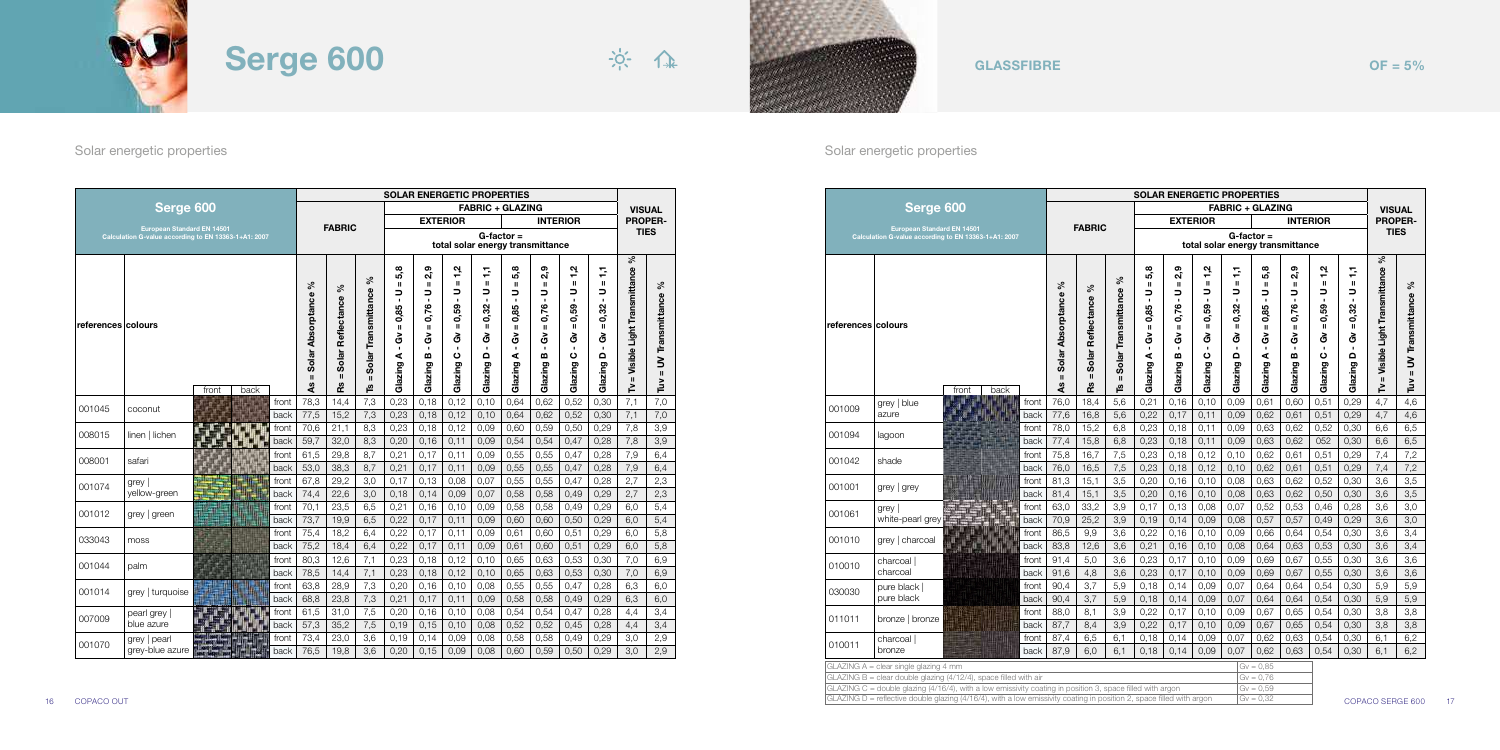## Working of a sunscreen

### Sunscreen = protection against sunrays

Sunscreen means protection against the sunrays, so the function is the protection against light and heat, which is expressed in several properties.



| Rs | Solar reflectance                          |
|----|--------------------------------------------|
| As | Solar absorptance                          |
| Ts | Solar transmittance                        |
|    | Te,n-dif   Diffuse solar transmittance     |
|    | <b>Te.n-n</b>   Normal solar transmittance |
|    |                                            |

### Classes indicate effect of a sunscreen

Based on certain properties, the screen can be split up in classes, from 0 to 4. Those classes are used, starting from the norm EN 14501, to indicate the effect of a certain sunscreen.

| influence on thermal and visual comfort |
|-----------------------------------------|
| <b>Class 0</b>   very little effect     |
| <b>Class 1</b> little effect            |
| <b>Class 2</b>   moderate effect        |
| <b>Class 3</b>   good effect            |
| <b>Class 4</b>   very good effect       |

### Visual properties: classes

### Glare control

The capacity of the solar protection device to control the luminance level of openings and to reduce the luminance contrasts between different zones within the field.

| $Tv.n-n$                     | $Tv.n$ -dif               |                                |                                 |                      |  |  |  |
|------------------------------|---------------------------|--------------------------------|---------------------------------|----------------------|--|--|--|
|                              | <b>T</b> v.n-dif $< 0.02$ | $0.02 \leq$ Tv, n-dif $< 0.04$ | $0.04 \leq U$ v, n-dif $< 0.08$ | Tv,n-dif $\geq 0.08$ |  |  |  |
| $Tw.n-n > 0.10$              |                           |                                |                                 |                      |  |  |  |
| $0.05 < U$ v,n-n $\leq 0.10$ |                           |                                |                                 |                      |  |  |  |
| Tv.n-n $\leq 0.05$           |                           |                                |                                 |                      |  |  |  |
| $Tv.n-n = 0.00$              |                           |                                |                                 |                      |  |  |  |

### Privacy at night

The openness of a screen is indicated by the openness factor  $=$  OF. The openness coefficient is the relative area of the openings in the fabric seen under a given incidence. The openness factor is seen under a normal incidence.

> Night privacy is the capacity of an internal or external blind or a shutter in the fully extended position or fully extended and closed position to protect persons, at night in normal light conditions from external view. External views means the ability of an external observer located 5m from the fully extended and closed product, to distinguish a person or object standing 1m behind the protection device in the room.

The sunrays are subdivided in: Visible light, UV-light and IR-light.

**Visible light** (55% of the sun-energy) is that part for which our eyes are most sensitive. How larger the light intensity, how more detrimental for our eyes.

The factor Visible Light Transmittance =  $Tv$ , is the ratio of visible light that will be transmitted. How lower this factor can be kept, how better for the eyes.

| $Tv.n-n$                     | $Tv.n$ -dif                 |                                |                      |  |  |  |  |
|------------------------------|-----------------------------|--------------------------------|----------------------|--|--|--|--|
|                              | $0 < T$ v,n-dif $\leq 0.04$ | $0,04 <$ Tv, n-dif $\leq 0,15$ | $Tv.n$ -dif $> 0.15$ |  |  |  |  |
| $Tv, n-n > 0, 10$            |                             |                                |                      |  |  |  |  |
| $0.05 < U$ v.n-n $\leq 0.10$ |                             |                                |                      |  |  |  |  |
| Tv.n-n $\leq 0.05$           |                             |                                |                      |  |  |  |  |
| $Tv.n-n = 0.00$              |                             |                                |                      |  |  |  |  |

**UV-light** (3% of the sun-energy) is the part of radiation which is detrimental for our health. This factor is indicated by the UV Transmittance =  $Tuv$ . This is the quantity UV-light transmitted by the sunscreen.

**IR-light** is invisible. This is however 42% of the sun-energy. These rays care for the reheating of solid substances and gases.

The choice of the colour has direct influence on the criteria which justify the use of sunscreen protection:

### Visual contact with the outside

- Protection against visible light, expressed by the factor Tv.
- Protection against sun-energy, expressed by the G value.
- Protection against secondary heat, expressed by the factor **Qi.**
- Protection against UV-light, expressed by the factor Tuv.

Visual contact with the outside is the capacity of the solar protection device to allow an exterior view when it is fully extended. This function is affected by different light conditions during the day.

| $Tv.n-n$                    |                             | $Tv.n$ -dif                    |                           |
|-----------------------------|-----------------------------|--------------------------------|---------------------------|
|                             | $0 < T$ v.n-dif $\leq 0.04$ | $0.04 < U$ v,n-dif $\leq 0.15$ | <b>T</b> v.n-dif $> 0.15$ |
| $Tv.n-n > 0.10$             |                             |                                |                           |
| $0.05 <$ Tv,n-n $\leq 0.10$ |                             |                                |                           |
| Tv,n-n $\leq 0.05$          |                             |                                |                           |
| $Tv.n-n = 0.00$             |                             |                                |                           |

### Daylight utilisation

Daylight utilisation is characterised by:

- the capacity of the solar protection device to reduce the time period during the artificial light is required. - the capacity of the solar protection device to optimise the daylight which is available.

| CLASS            |                           |  |                                                                                            |  |
|------------------|---------------------------|--|--------------------------------------------------------------------------------------------|--|
| <b>T</b> v.dif-h | <b>T</b> v.dif-h $< 0.02$ |  | 0.02 ≤ Tv.dif-h < 0.10   0.10 ≤ Tv.dif-h < 0.25   0.25 ≤ Tv.dif-h < 0.40   Tv.dif-h ≥ 0.40 |  |

### Visual properties

### Openness factor



### Influence of colours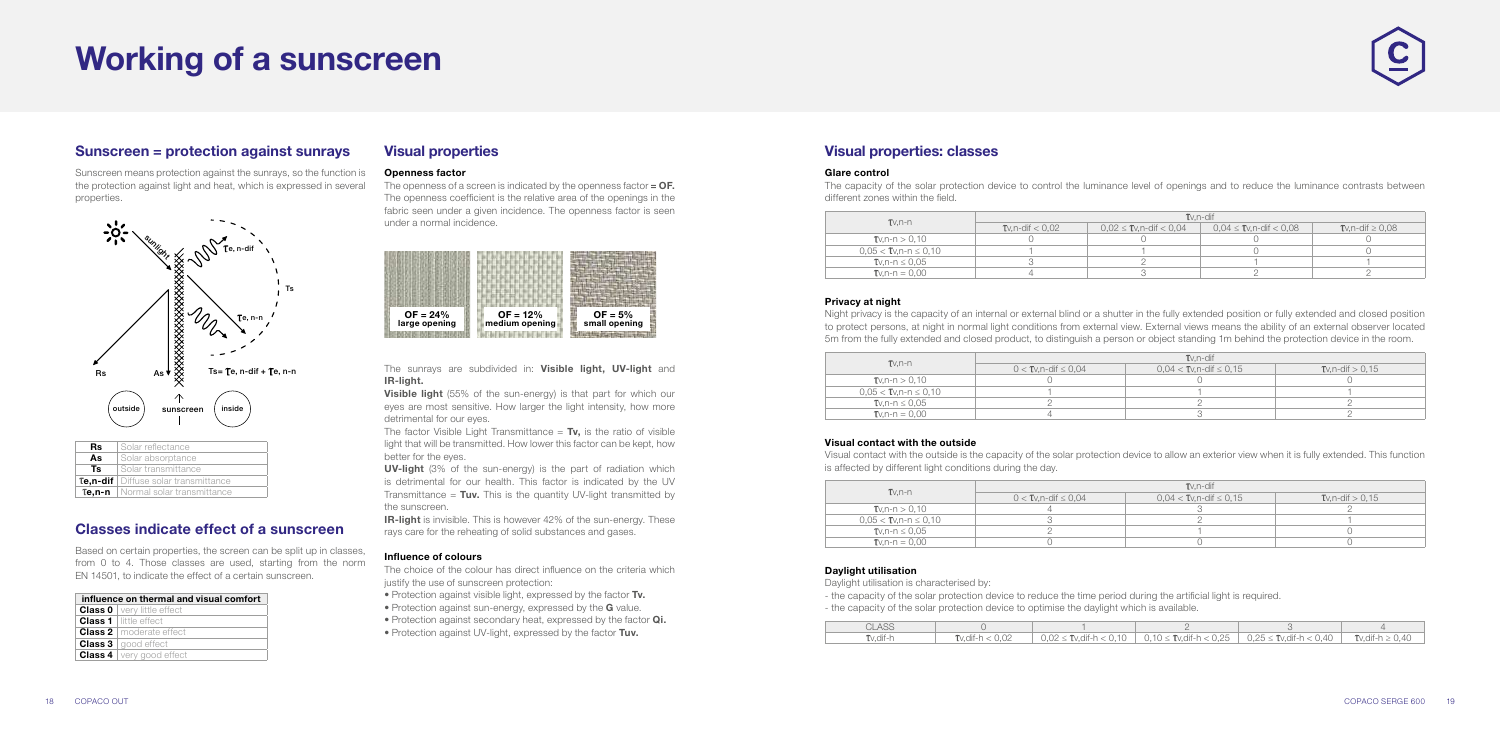### Thermal comfort

### Fabric

Energy radiated by the sun, will be split up in 3 factors:



### The G-factor

The **G** value is the ratio between the total solar energy transmitted into a room through a window and the incident solar energy on the window. The Gtot is the solar factor of the combination of glazing and solar protection device.

The **Gv** is the solar factor of the glazing alone.



The shading coefficient is defined as the ratio of the solar factor of the combined glazing and solar protection device Gtot to that of the glazing alone Gv.

| As Solar absorptance                                        |
|-------------------------------------------------------------|
| <b>Te</b>   Direct solar transmittance                      |
| <b>Qi</b> Secondary heat transfer factor                    |
| <b>G</b> $\mid$ G-factor = total solar energy transmittance |

The factor  $Te, tot$ , is the quantity of energy, which will pass the combination solar protection device and window.

The factor **Qi** is the quantity of heat which is released by the absorption of energy in the sunscreen protection system  $=$ combination sunscreen + glazing.

Sunscreens are always used in combination with a glazing. These together will prevent a large quantity of energy, sent by the sun to the earth, which is indicated by the: Total Solar Energy Transmittance, or G-factor.

The G-factor is the most important factor to explain the efficiency of a combination sunscreen + glazing, as protection against the energy of the sun. The **G-factor** divided into his components explains the difference in efficiency between exterior and interior sunscreen.

 $G = Te$ ,tot + Qi

The direct solar transmittance  $\mathsf{Te},\mathsf{tot}$  is the same for interior and exterior use of sunscreens.

The secondary heat factor **Qi** for interior sunscreen is bigger then for exterior sunscreen. For interior use, the heat, produced by the absorption of energy, will be transmitted to the room inside. By exterior use, the heat will be transmitted to the outside, without any inconvenience at the inside.

Also the colour of the sunscreen has an influence on the **G-factor.** Dark colours will absorb a lot of sun energy and will transmit this to heat. If the screen is used for exterior, heat will have no influence inside the room, contrary to a screen used for interior. This is why a darker screen is ideal for exterior use and a lighter screen for



The total solar energy transmitted through a window consists of two parts:

1) Radiation: measured by the solar transmittance:  $Te.tot$ 2) Heat: measured by the secondary heat transfer: Qi

> The ability of a solar protection device to protect persons and surroundings from direct irradiation is measured by the direct/direct solar transmittance of the device in combination with the glazing. Te,n-n is used as measure for this property.





interior use.

### Thermal comfort: classes

### Total Solar energy Transmittance = G-factor

| <b>CLASS</b> |                         |                          | <u>_</u>                                  |                          |                  |
|--------------|-------------------------|--------------------------|-------------------------------------------|--------------------------|------------------|
| Gtot         | $\text{Gtot} \geq 0.50$ | $0.35 \le$ Gtot $< 0.50$ | $\vert$ 0.15 $\leq$ Gtot $<$ 0.35 $\vert$ | $0.10 \le$ Gtot $< 0.15$ | $G$ tot $< 0.10$ |

### Secondary Heat transfer = Qi

| <b>CLASS</b> |                                     |                      | <u>_</u>             |                      |               |
|--------------|-------------------------------------|----------------------|----------------------|----------------------|---------------|
| ابحب         | $\bigcap_{i=1}^n$<br>$U \leq U, 3U$ | $0,20 \le Qi < 0,30$ | $0,10 \le Qi < 0,20$ | $0,03 \le Qi < 0,10$ | < 0.03<br>ایپ |

### Normal Solar transmittance = protection against direct transmission





sunscreen

## Working of a sunscreen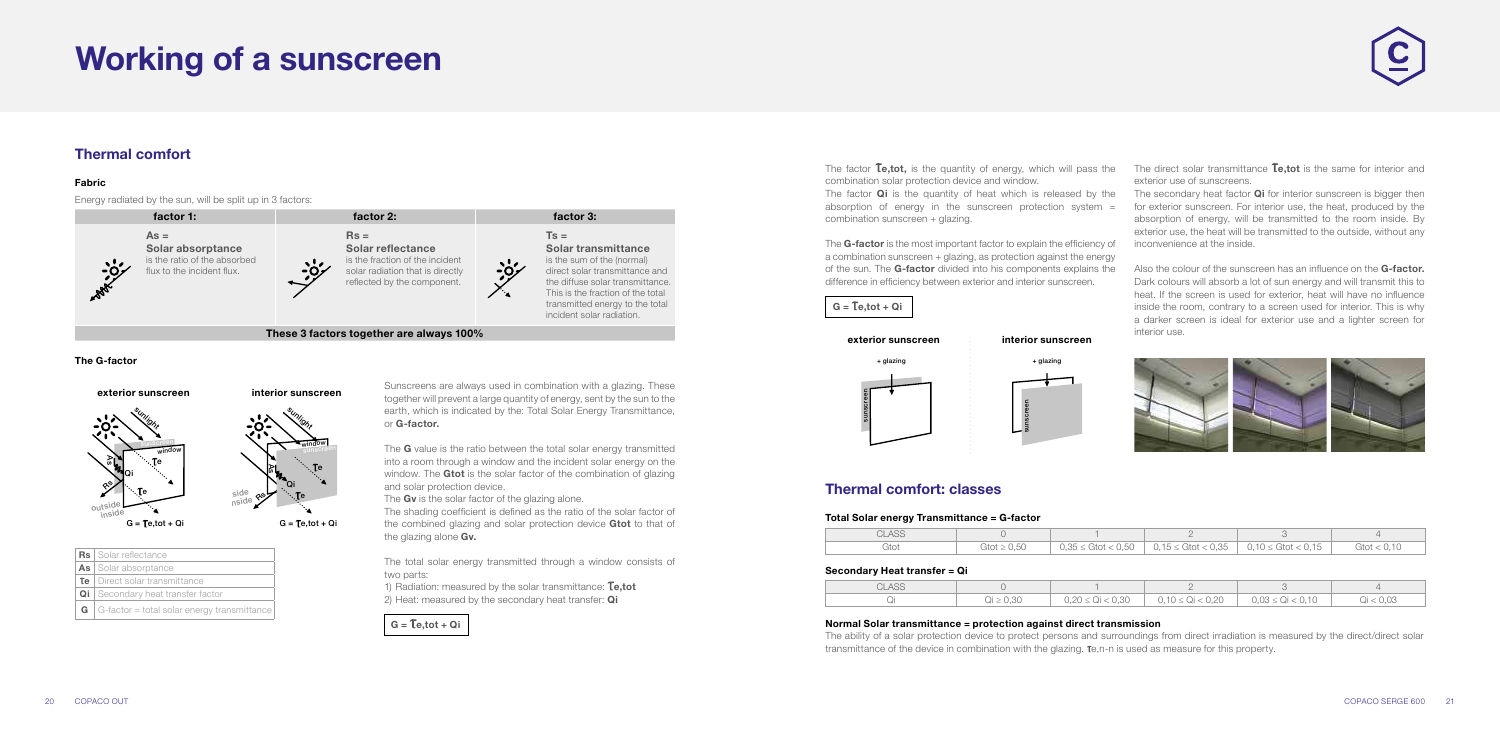# reflects sunlight outdoors